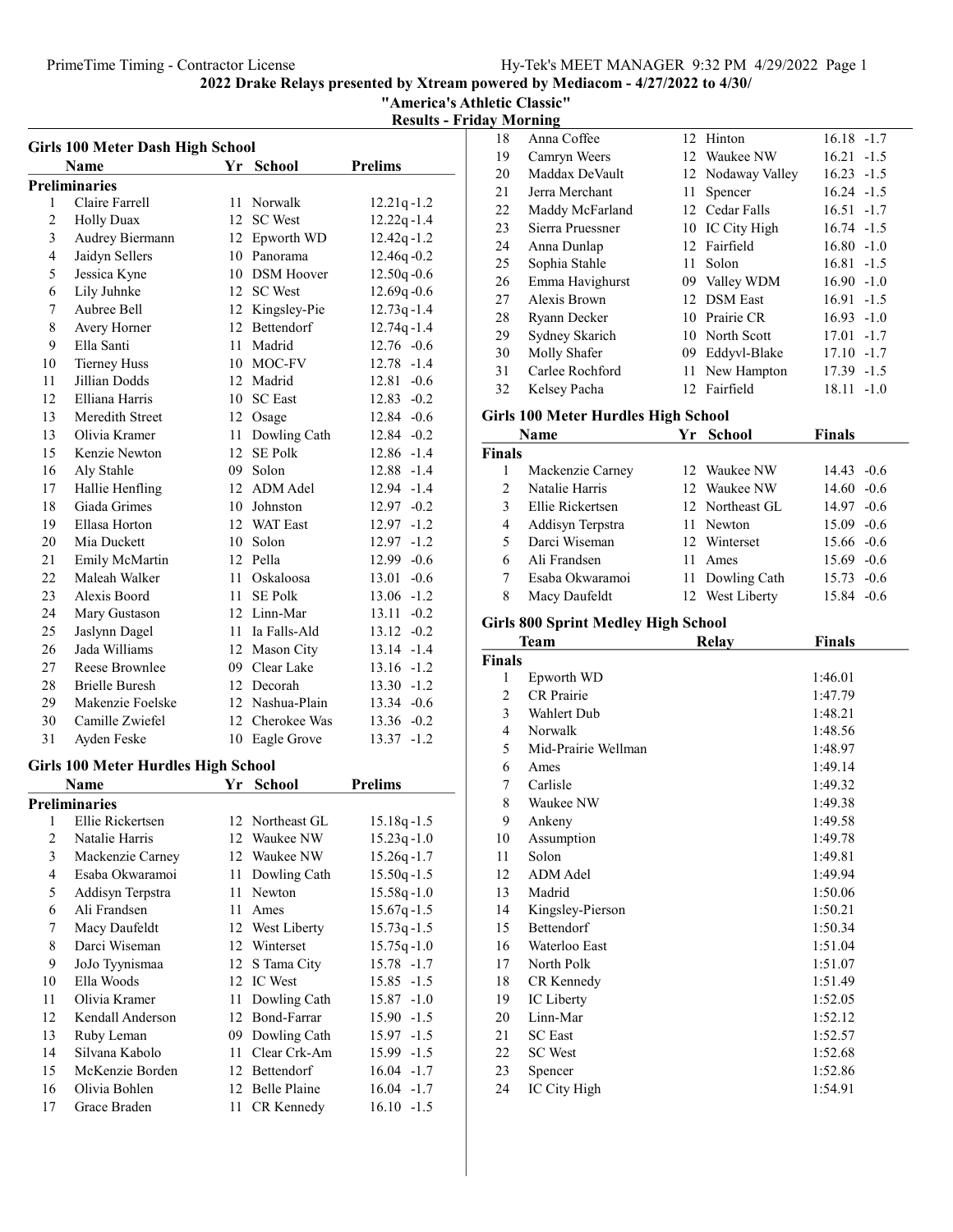"America's Athletic Classic"

Results - Friday Morning

| <b>Girls Long Jump High School</b> |                                       |      |                     |               |            |
|------------------------------------|---------------------------------------|------|---------------------|---------------|------------|
|                                    | Name                                  | Yr   | <b>School</b>       | <b>Finals</b> |            |
| <b>Finals</b>                      |                                       |      |                     |               |            |
| 1                                  | Isabelle Noring                       | 11   | Carlisle            | 18-01.50 NWI  |            |
| $\overline{2}$                     | <b>Holly Duax</b>                     | 12   | <b>SC</b> West      | 17-10.75      | <b>NWI</b> |
| 3                                  | Molly Joyce                           | 11   | Bishop Garri        | 17-05.50 NWI  |            |
| 4                                  | Maleah Walker                         | 11   | Oskaloosa           | 17-04.75      | <b>NWI</b> |
| 5                                  | Reese Brownlee                        |      | 09 Clear Lake       | 17-03.50 NWI  |            |
| 6                                  | Aubree Bell                           |      | 12 Kingsley-Pie     | 17-03.00 NWI  |            |
| 7                                  | Olivia Tollari                        | 12   | <b>ADM</b> Adel     | 17-02.75 NWI  |            |
| 8                                  | Carlee Rochford                       | 11   | New Hampton         | 16-08.00 NWI  |            |
| 9                                  | Sarah Albaugh                         |      | 12 Cedar Falls      | 16-05.75 NWI  |            |
| 10                                 | Ayda Den Herder                       | 12   | Sioux Center        | 16-05.25 NWI  |            |
| 11                                 | Makayla Crannell                      |      | 10 ADM Adel         | 16-04.00 NWI  |            |
| 12                                 | Lina Newland                          | 12   | Ottumwa             | 16-03.75 NWI  |            |
| 13                                 | Brooklyn Johnson                      | 12   | <b>DVPT</b> Central | 16-03.50 NWI  |            |
| 14                                 | Sarah Burton                          | 10   | Highland            | 16-03.25 NWI  |            |
| 15                                 | Paige Millikan                        | 12   | Clarinda            | 16-03.00 NWI  |            |
| 16                                 | Macy Daufeldt                         |      | 12 West Liberty     | 16-02.75      | <b>NWI</b> |
| 17                                 | Lacey Neighbor                        | 11-  | Alburnett           | 16-02.50 NWI  |            |
| 18                                 | Grace Sanderson                       | 11-  | Camanche            | 16-02.25 NWI  |            |
| 19                                 | Kelsey Pacha                          |      | 12 Fairfield        | 16-02.25 NWI  |            |
| 20                                 | Makinley Levin                        |      | 12 Solon            | 16-00.50 NWI  |            |
| 21                                 | Jordyn Reimer                         | 11 - | Underwood           | 15-11.50 NWI  |            |
| 22                                 | Marin Randall                         |      | 12 Norwalk          | 15-10.00 NWI  |            |
| 23                                 | Taylor Lee                            |      | 12 Prairie CR       | 15-06.50 NWI  |            |
| 24                                 | Ava Maloney                           | 10   | <b>CPU</b>          | 11-10.50 NWI  |            |
|                                    |                                       |      |                     |               |            |
|                                    | <b>Girls Discus Throw High School</b> |      |                     |               |            |
|                                    | Name                                  | Yr   | School              | Finals        |            |
| <b>Finals</b>                      |                                       |      |                     |               |            |
| 1                                  | Kennedy Axmear                        | 10   | English Vall        | 131-06        |            |
| 2                                  | Kileigh Lachacz                       | 11   | DC-Grimes           | 129-02        |            |
| 3                                  | <b>Faith DeRonde</b>                  | 12   | Oskaloosa           | 127-11        |            |
| $\overline{4}$                     | Breanna Hackman                       |      | 12 Nashua-Plain     | 127-04        |            |
| 5                                  | Kerrigan Pope                         |      | 12 Pekin            | 124-09        |            |
| 6                                  | <b>Lilly Duff</b>                     |      | 12 Marshalltown     | 124-07        |            |
| 7                                  | Hannah Baier                          | 11   | Ankeny              | 122-02        |            |
| 8                                  | Taylor Luscomb                        | 11   | <b>CPU</b>          | 121-06        |            |
| 9                                  | Emma Joens                            |      | 12 Prairie CR       | 120-09        |            |
| 10                                 | Darya Acas                            |      | 12 IC Liberty       | 119-10        |            |
| 11                                 | Katie Pickhinke                       | 12   | Ridge View          | 119-00        |            |
| 12                                 | Elise Thramer                         | 11   | Lewis Centra        | 117-11        |            |
| 13                                 | Julia Alberts                         | 11   | Decorah             | 116-07        |            |
| 14                                 | Madison Geise                         | 12   | Roland-Story        | 116-05        |            |
| 15                                 |                                       |      |                     |               |            |
|                                    | <b>Emily Jones</b>                    | 12   | Wayne Corydo        | 116-05        |            |
| 16                                 | Audi Crooks                           | 11   | Bishop Garri        | 115-02        |            |
| 17                                 | Mackenzy Grady                        | 12   | S Hamilton          | 113-06        |            |
| 18                                 | Reese Goodlet                         |      | 10 Pleasant Val     | 112-10        |            |
| 19                                 | Sydney Eggena                         |      | 12 Denver           | 110-09        |            |
| 20                                 | Lauren Kounkel                        |      | 10 Hinton           | 110-07        |            |
| 21                                 | Katelyn Lappe                         |      | 12 Bond-Farrar      | 110-03        |            |
| $22\,$                             | Mallory Behnken                       |      | 12 CAM Anita        | 104-10        |            |

| Women 4x1600 Meter Relay Univ/Col |                              |    |                 |                |  |
|-----------------------------------|------------------------------|----|-----------------|----------------|--|
|                                   | Team                         |    | <b>Relay</b>    | <b>Finals</b>  |  |
| Finals                            |                              |    |                 |                |  |
| 1                                 | Oklahoma State               |    |                 | 19:03.37       |  |
| $\overline{2}$                    | Utah                         |    |                 | 19:11.37       |  |
| 3                                 | Illinois                     |    |                 | 19:39.14       |  |
| 4                                 | <b>Bradley</b>               |    |                 | 19:44.26       |  |
| 5                                 | Air Force                    |    |                 | 19:47.50       |  |
| 6                                 | <b>Iowa State</b>            |    |                 | 19:47.98       |  |
| 7                                 | Northwestern                 |    |                 | 20:03.32       |  |
| 8                                 | Missouri                     |    |                 | 20:04.45       |  |
| 9                                 | Illinois State               |    |                 | 20:08.05       |  |
| 10                                | Rogers State                 |    |                 | 20:42.93       |  |
| 11                                | Drake                        |    |                 | 20:51.16       |  |
| 12                                | Bethany Lutheran             |    |                 | 23:01.90       |  |
|                                   | Women Triple Jump Univ/Col   |    |                 |                |  |
|                                   | Name                         | Yr | <b>School</b>   | <b>Finals</b>  |  |
| Finals                            |                              |    |                 |                |  |
| 1                                 | D'Andra Morris               |    | SR U-Mary       | 12.88m 4.4     |  |
| $\overline{c}$                    | Alissa Melvin                |    | JR North Dakota | 12.76m 2.9     |  |
| 3                                 | Riley Ammenhauser            |    | FR Michigan     | 12.71m 2.0     |  |
| $\overline{4}$                    | Ryann Porter                 |    | SO Indiana Stat | 12.70m 3.4     |  |
| 5                                 | Tiera Robinson-Jones         |    | FR Minnesota    | 12.69m 2.5     |  |
| 6                                 | Kara Steele                  |    | JR Tulane       | $12.51m +0.0$  |  |
| 7                                 | Ashley McElmurry             |    | SO Nebraska     | 12.43m 1.6     |  |
| 8                                 | Jodi Lipp                    |    | JR North Dakota | 12.40m 1.8     |  |
| 9                                 | Flore Gracia                 |    | SO Minnesota St | 12.35m 5.5     |  |
| 10                                | Zionn Pearson                |    | JR Nebraska     | 12.08m 1.9     |  |
| 11                                | Sophie Galloway              |    | FR Kentucky     | 12.08m 3.0     |  |
| 12                                | Rieko Wilford                |    | FR Purdue       | $12.06m$ 6.0   |  |
| 13                                | Kayla Hutchins               |    | SO Iowa         | 11.97m 3.0     |  |
| 14                                | Alecea Cardillo              |    | JR Lewis        | 11.96m 3.5     |  |
| 15                                | Jade McDonald                |    | FR Iowa         | $11.94m +0.0$  |  |
| 16                                | Kady Kochendorfer            |    | SR Wis.-Eau Cla | $11.88m - 0.1$ |  |
| 17                                | Susan D'Onofrio              |    | JR Saint Louis  | 11.75m 1.7     |  |
| 18                                | Katrina Small                |    | SR Northern Ill | $11.75m - 2.3$ |  |
| 19                                | Deborah Obadofin             |    | JR Purdue       | $11.75m +0.0$  |  |
| 20                                | Mattie Cecilio               |    | SO UC San Diego | 11.55m 0.5     |  |
| 21                                | Kendall Jordan               |    | FR Kentucky     | 11.24m 2.8     |  |
| ---                               | Diamond Riley                |    | JR Northern Ill | <b>FOUL</b>    |  |
| ---                               | Camryn Holloman              |    | JR Central Miss | <b>FOUL</b>    |  |
|                                   | Women Javelin Throw Univ/Col |    |                 |                |  |
|                                   | Name                         | Yr | School          | <b>Finals</b>  |  |
| Finals                            |                              |    |                 |                |  |
| 1                                 | Maddie Harris                |    | SO Nebraska     | 50.29m         |  |
| $\overline{2}$                    | Mirta Kulisic                |    | SO Nebraska     | 48.64m         |  |
| 3                                 | Gabrielle Diederich          |    | SR Notre Dame   | 48.50m         |  |
| 4                                 | Madison Lueger               |    | SO Nebraska     | 44.98m         |  |
| 5                                 | Rachel Guthmiller            |    | JR Northern Sta | 42.57m         |  |
| 6                                 | Aliza Van Den Elzen          |    | JR Lewis        | 42.17m         |  |
| 7                                 | Jolie McClellan              |    | SO Drury        | 41.38m         |  |
| 8                                 | Katie Cuneo                  |    | SO UC San Diego | 41.31m         |  |
| 9                                 | Taylor Leingang              |    | FR North Dakota | 41.01m         |  |
|                                   |                              |    |                 |                |  |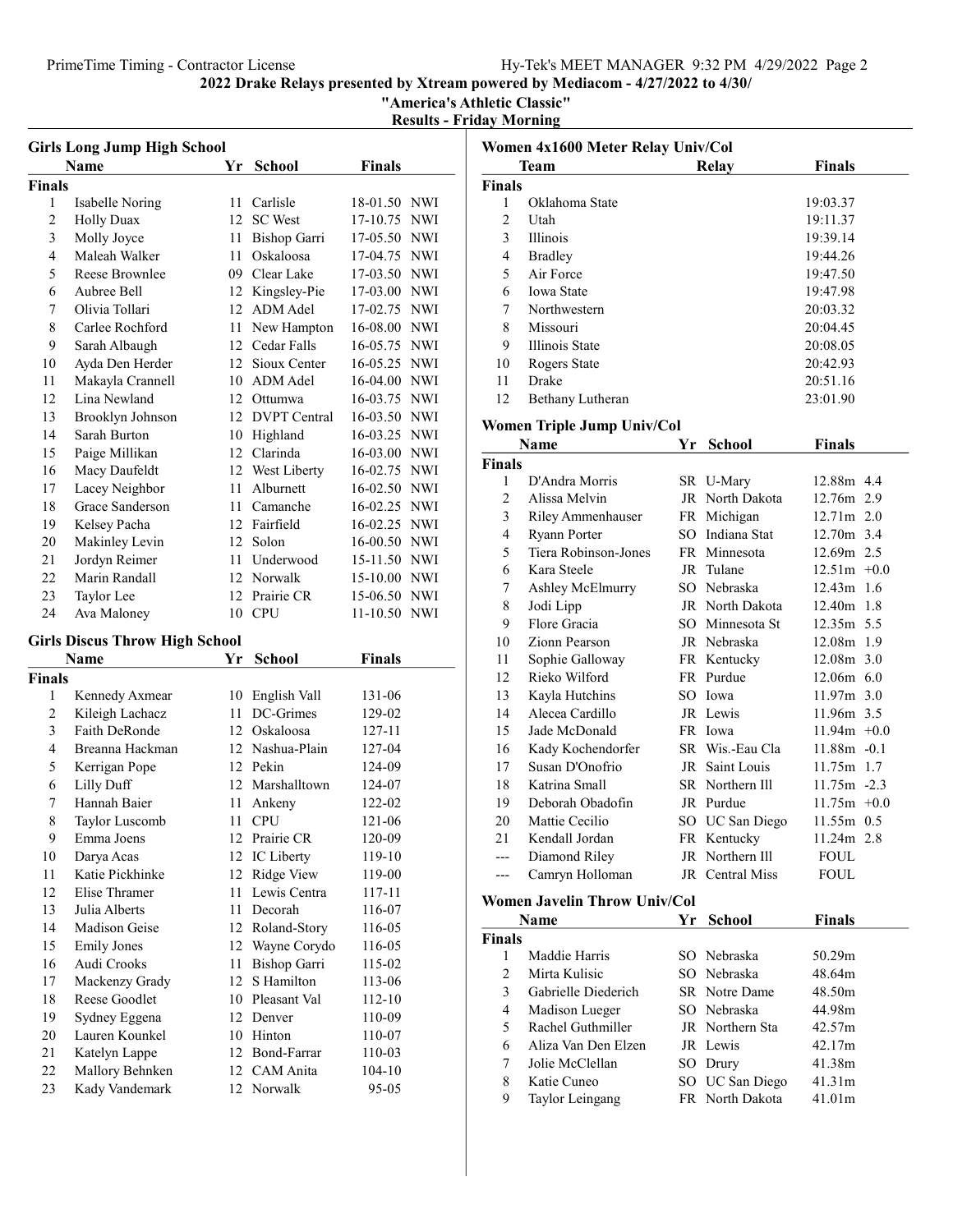"America's Athletic Classic"

Results - Friday Morning

| Finals  (Women Javelin Throw Univ/Col) |                      |     |                 |               |
|----------------------------------------|----------------------|-----|-----------------|---------------|
|                                        | <b>Name</b>          | Yr  | <b>School</b>   | <b>Finals</b> |
| 10                                     | Bryana Leverentz     |     | JR St. Catherin | 39.78m        |
| 11                                     | Hayley Schmidt       |     | JR North Dakota | 39.50m        |
| 12                                     | Lydia Knapp          |     | JR South Dakota | 38.79m        |
| 13                                     | Anna Swanson         |     | JR Saint Mary's | 38.73m        |
| 14                                     | Laurel Barber        | SO. | Ottawa          | 38.49m        |
| 15                                     | Briana Lowe          |     | SO Kansas State | 38.36m        |
| 16                                     | <b>Josey Starner</b> |     | SR South Dakota | 38.21m        |
| 17                                     | Annika Williams      |     | SO Kentucky     | 37.27m        |
| 18                                     | Rebecca Simpson      |     | SR Buena Vista  | 36.84m        |
| 19                                     | Jayla Bynum          |     | SO Indiana Stat | 36.54m        |
| 20                                     | Abby Hill            |     | SO Mount Mercy  | 35.07m        |
| 21                                     | Addison Long         |     | SO NW Missouri  | 34.38m        |
| 22                                     | Rylee Olson          |     | FR Morningside  | 32.74m        |
| 23                                     | Jennifer Parent      |     | SR North Dakota | 32.43m        |

### Women 4x100 Meter Relay College

|                    | Team                                   | Relay | <b>Prelims</b> |
|--------------------|----------------------------------------|-------|----------------|
|                    | <b>Preliminaries</b>                   |       |                |
| 1                  | Minnesota State                        |       | 45.15q         |
| $\overline{2}$     | Iowa Western CC                        |       | 46.88q         |
| 3                  | Loras                                  |       | 46.91q         |
| $\overline{4}$     | Bemidji State                          |       | 47.23q         |
| 5                  | Central Missouri                       |       | 47.59q         |
| 6                  | Wis.-La Crosse                         |       | 47.61q         |
| 7                  | Wis.-Eau Claire                        |       | 47.79q         |
| 8                  | U-Mary                                 |       | 48.01q         |
| 9                  | Wartburg                               |       | 48.24          |
| 10                 | Dordt                                  |       | 48.55          |
| 11                 | William Penn                           |       | 48.62          |
| 12                 | Concordia-St. Paul                     |       | 48.66          |
| 13                 | Concordia (Neb.)                       |       | 48.73          |
| 14                 | Iowa Central CC                        |       | 48.77          |
| 15                 | Augustana (S.D.)                       |       | 48.80          |
| 16                 | St. Mary (Kan.)                        |       | 48.80          |
| 17                 | Dubuque                                |       | 48.81          |
| 18                 | <b>Grand View</b>                      |       | 49.00          |
| 19                 | Ripon                                  |       | 49.12          |
| 20                 | St. Francis (Ill.)                     |       | 49.22          |
| 21                 | Sioux Falls                            |       | 49.40          |
| 22                 | St. Norbert                            |       | 49.43          |
| 23                 | Buena Vista                            |       | 49.56          |
| 24                 | Mount Marty                            |       | 49.70          |
| 25                 | Wis.-Platteville                       |       | 49.76          |
| 26                 | St. Ambrose                            |       | 49.83          |
| 27                 | Illinois College                       |       | 50.12          |
| 28                 | Dakota State                           |       | 50.22          |
| 29                 | Northwestern (Iowa)                    |       | 50.91          |
| 30                 | Coe                                    |       | 54.02          |
| ---                | Lewis                                  |       | <b>DNF</b>     |
|                    | <b>Women 4x800 Meter Relay College</b> |       |                |
| ш.<br>$\mathbf{L}$ | Team                                   | Relay | <b>Finals</b>  |

| Finals |                    |         |
|--------|--------------------|---------|
|        | 1 Augustana (S.D.) | 8:57.75 |

| 2  | Central Missouri       | 8:58.20 |
|----|------------------------|---------|
| 3  | Concordia (Neb.)       | 9:09.24 |
| 4  | Dordt                  | 9:10.57 |
| 5  | Oklahoma Baptist       | 9:19.99 |
| 6  | Sioux Falls            | 9:20.68 |
| 7  | Morningside            | 9:24.51 |
| 8  | St. Mary (Kan.)        | 9:25.29 |
| 9  | Bethel (Minn.)         | 9:32.59 |
| 10 | Goshen                 | 9:41.56 |
| 11 | <b>Iowa Central CC</b> | 9:53.64 |
| 12 | Concordia-St. Paul     | 9:57.77 |
|    |                        |         |

# Boys 100 Meter Dash High School

|                | Name                 | Yr               | <b>School</b>       | <b>Prelims</b>  |
|----------------|----------------------|------------------|---------------------|-----------------|
|                | <b>Preliminaries</b> |                  |                     |                 |
| 1              | Tyrese Miller        |                  | 12 Ankeny           | $10.92q - 1.8$  |
| $\overline{c}$ | Miles Thompson       | 11               | CR Washingto        | $10.97q - 1.8$  |
| 3              | Titus Christiansen   | 12 <sup>12</sup> | <b>SE Polk</b>      | $11.01q - 1.1$  |
| $\overline{4}$ | Luke Meyers          | 12               | IC Liberty          | $11.04q - 1.1$  |
| 5              | Jack Latham          | 12               | Spirit Lake         | $11.09q - 3.3$  |
| 6              | Aidan Hall           | 11               | Harlan              | $11.13q - 1.1$  |
| 7              | Qai Hussey           |                  | 12 Spirit Lake      | $11.22q - 0.7$  |
| 8              | Mikey McClain        |                  | 12 Dowling Cath     | 11.24q-0.7      |
| 9              | Carson Brown         | 12               | Dowling Cath        | $11.25 - 1.1$   |
| 10             | Gavin Phillips       | 11               | <b>DSM</b> Christia | $11.26 - 1.1$   |
| 11             | NaZion Caruthers     |                  | 12 DVPT West        | $11.27 -0.7$    |
| 12             | Brendan Monahan      |                  | 11 St. Albert C     | $11.27 - 1.8$   |
| 13             | Ryan Brosius         |                  | 11 Wahlert Dub      | $11.28 - 0.7$   |
| 14             | Aidan McDermott      |                  | 11 Xavier CR        | $11.29 - 1.8$   |
| 15             | Keaten Bonderson     | 11               | Gehlen Cath         | 11.29<br>$-0.7$ |
| 16             | Caeden DaSilva       |                  | 12 Nevada           | 11.32<br>$-0.7$ |
| 17             | Nate Maki            |                  | 12 Newton           | $11.36 - 0.7$   |
| 18             | Michael Blank        |                  | 11 CR Washingto     | $11.37 - 3.3$   |
| 19             | Beau Flander         |                  | 12 English Vall     | $11.38 - 3.3$   |
| 20             | Abu Sama             | 11               | <b>SE Polk</b>      | 11.38<br>$-1.8$ |
| 21             | Aaron Kramer         | 12               | <b>CPU</b>          | 11.42<br>$-0.7$ |
| 22             | Karter Decker        | 11               | MFL MarMac          | 11.43<br>$-1.1$ |
| 23             | Tate Johnson         |                  | 12 Fort Madison     | $11.43 - 1.1$   |
| 24             | <b>Tate Sander</b>   |                  | 12 Belmond-Klem     | $11.50 - 3.3$   |
| 25             | Sam Wallace          | 11               | <b>Benton Comm</b>  | $11.51 - 3.3$   |
| 26             | Alex Mota            | 11               | Marion              | 11.52<br>$-3.3$ |
| 27             | Austin Kunkle        | 11               | <b>ACGC</b>         | 11.61<br>$-3.3$ |
| 28             | Sean Schaefer        |                  | 10 Bishop Heela     | $11.62 -1.8$    |
| 29             | Will Neuharth        |                  | 11 Harlan           | $11.64 - 3.3$   |
| 30             | Jaden Damiano        |                  | 10 Ia Falls-Ald     | $11.64 - 1.8$   |
| 31             | Jake Gustison        | 11               | Wapello             | 11.67<br>$-1.8$ |
| 32             | Javin Stevenson      |                  | 12 Lamoni           | 11.83<br>$-1.1$ |

# Boys 110 Meter Hurdles High School

|         | Name                 | Yr School       | <b>Prelims</b> |
|---------|----------------------|-----------------|----------------|
|         | <b>Preliminaries</b> |                 |                |
|         | Jack Latham          | 12 Spirit Lake  | $14.24q - 0.6$ |
| $2^{1}$ | Jackson Morton       | 12 Greene Count | $14.60q - 0.6$ |
| 3       | Kole Becker          | 12 Lisbon       | $14.99q - 1.2$ |
| 4       | Noah Sheridan        | 12 Jesup        | $15.03q - 1.2$ |
| 5.      | Harrison Rosenberg   | 12 Clear Crk-Am | $15.04q - 2.4$ |
|         |                      |                 |                |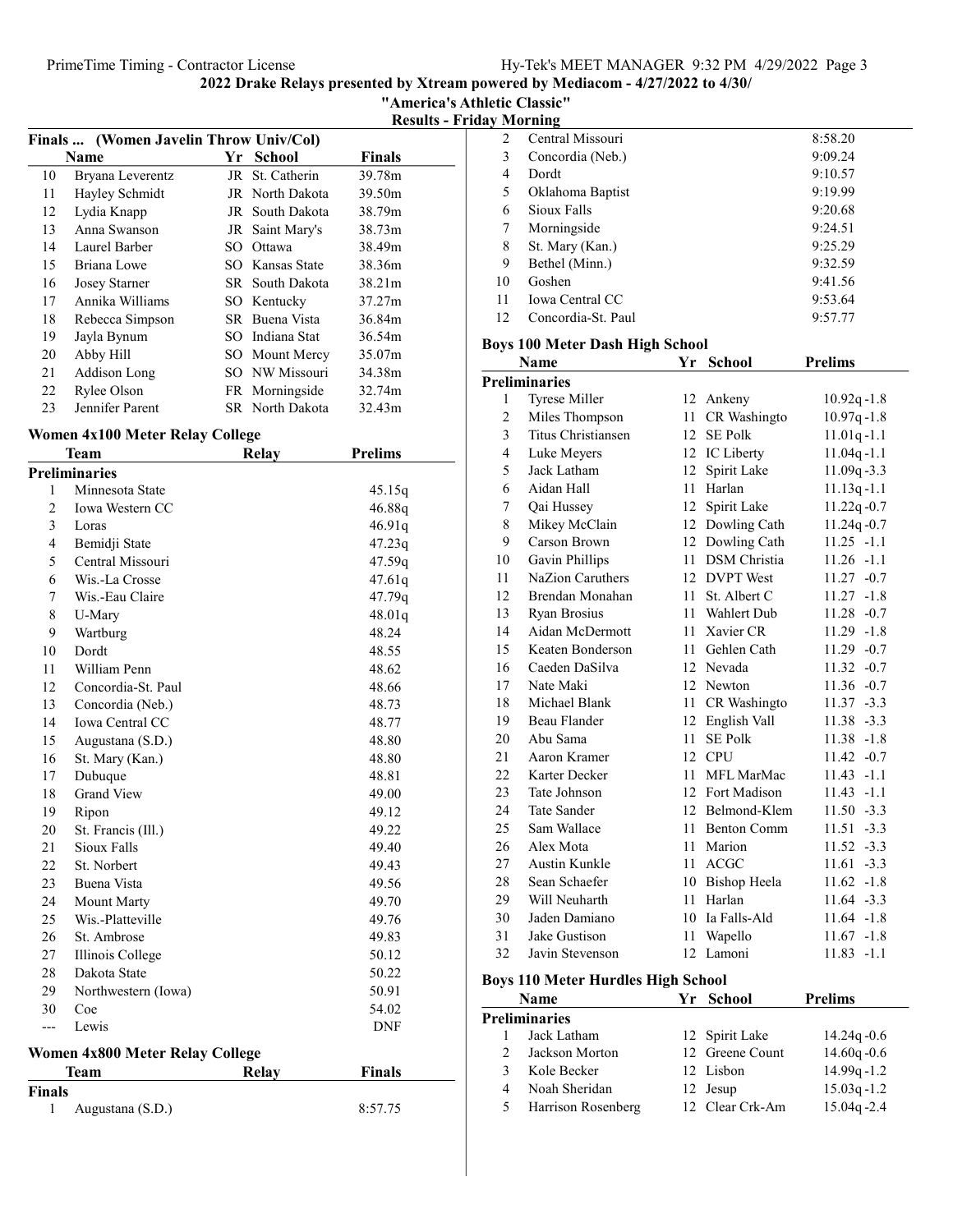|                                 | "America's Athletic Classic" |
|---------------------------------|------------------------------|
| <b>Results - Friday Morning</b> |                              |

| Preliminaries  (Boys 110 Meter Hurdles High School) |                      |    |               |                 |
|-----------------------------------------------------|----------------------|----|---------------|-----------------|
|                                                     | Name                 |    | Yr School     | <b>Prelims</b>  |
| 6                                                   | Grayson Hartman      | 11 | Xavier CR     | 15.05q-0.6      |
| 7                                                   | Eric Lucas           | 11 | IC Liberty    | $15.09q - 2.3$  |
| 8                                                   | <b>Grant Miller</b>  | 12 | Norwalk       | $15.13q - 0.6$  |
| 9                                                   | Carter Accola        | 11 | Ankeny        | $15.16 -2.3$    |
| 10                                                  | Geramie Hardaway Jr  | 12 | Prairie CR    | 15.18 -2.4      |
| 11                                                  | <b>Tanner Blue</b>   | 12 | S Hamilton    | 15.22 -2.4      |
| 12                                                  | Beau York            |    | 12 HLV Victor | $15.31 - 0.6$   |
| 13                                                  | <b>Alex Pitts</b>    | 12 | Bellevue      | $15.32 -2.3$    |
| 14                                                  | Nolan Clayberg       | 12 | Pella         | $15.37 -0.6$    |
| 15                                                  | Gage Huyser          | 12 | Pella         | $15.39 -2.3$    |
| 16                                                  | Sal Capaldo          | 12 | North Polk    | 15.43 -0.6      |
| 17                                                  | Noah Pettinger       | 12 | DUB Hempstea  | $15.43 -2.3$    |
| 18                                                  | Gunner Meyer         | 12 | Wapsie Val F  | 15.48 -2.3      |
| 19                                                  | Max Doran            | 11 | Pleasant Val  | 15.48 -2.4      |
| 20                                                  | <b>Ouentin Burt</b>  | 11 | Bond-Farrar   | $15.52 - 1.2$   |
| 21                                                  | Reid Schilb          | 12 | Valley WDM    | $15.63 - 1.2$   |
| 22                                                  | Reece Spieler        |    | 12 LeMars     | $15.63 - 0.6$   |
| 23                                                  | Kale Hobart          | 11 | Mason City    | $15.67 -2.4$    |
| 24                                                  | Archer Ogbourne      |    | 12 Carlisle   | 15.69 -2.4      |
| 25                                                  | Colin Clark          | 11 | Dowling Cath  | $15.76 - 1.2$   |
| 26                                                  | Nicholas Gorsich     | 11 | Linn-Mar      | 15.80<br>$-1.2$ |
| 27                                                  | <b>Brady Leonard</b> | 12 | Madrid        | 15.91 -2.3      |
| 28                                                  | Simeon Reichenbach   | 11 | <b>WACO</b>   | $15.92 -2.3$    |
| 29                                                  | Carter Davis         | 12 | Underwood     | $16.02 -2.4$    |
| 30                                                  | Caden Matson         | 12 | Humboldt      | 16.07<br>$-1.2$ |
| ---                                                 | Jaden Damiano        | 10 | Ia Falls-Ald  | $FS -2.4$       |
| ---                                                 | Brewer Eiklenborg    | 12 | Dike-NH       | DNF -1.2        |

# Boys 110 Meter Hurdles High School

| Name          |                     | Yr School |                 | <b>Finals</b>   |
|---------------|---------------------|-----------|-----------------|-----------------|
| <b>Finals</b> |                     |           |                 |                 |
|               | Jack Latham         |           | 12 Spirit Lake  | $13.99 - 0.9$   |
| 2             | Kole Becker         |           | 12 Lisbon       | $14.60 - 0.9$   |
| 3             | Eric Lucas          |           | 11 IC Liberty   | $14.71 - 0.9$   |
| 4             | Noah Sheridan       |           | 12 Jesup        | $14.74 - 0.9$   |
| 5             | Harrison Rosenberg  |           | 12 Clear Crk-Am | $14.86 - 0.9$   |
| 6             | Grayson Hartman     |           | 11 Xavier CR    | $14.95 -0.9$    |
|               | Jackson Morton      |           | 12 Greene Count | $14.96 - 0.9$   |
| 8             | <b>Grant Miller</b> |           | 12 Norwalk      | $-0.9$<br>15.05 |

# Boys Distance Medley High School

| <b>Team</b>   |                   | Relay | <b>Finals</b> |
|---------------|-------------------|-------|---------------|
| <b>Finals</b> |                   |       |               |
| 1             | IC City High      |       | 3:28.70       |
| 2             | DC-Grimes         |       | 3:30.86       |
| 3             | Waukee NW         |       | 3:31.09       |
| 4             | Washington        |       | 3:31.49       |
| 5             | Pella             |       | 3:31.55       |
| 6             | Johnston          |       | 3:32.15       |
| 7             | Saint Ansgar      |       | 3:32.76       |
| 8             | Dowling Catholic  |       | 3:33.61       |
| 9             | Waverly-SR        |       | 3:33.65       |
| 10            | Cedar Falls       |       | 3:34.67       |
| 11            | <b>CR</b> Prairie |       | 3:35.84       |

| 12 | Mason City           | 3:35.90 |
|----|----------------------|---------|
| 13 | Newton               | 3:36.06 |
| 14 | Mount Ayr            | 3:36.21 |
| 15 | Epworth WD           | 3:36.97 |
| 16 | <b>DSM</b> Christian | 3:37.39 |
| 17 | Waukee               | 3:37.62 |
| 18 | Mt Vernon            | 3:37.66 |
| 19 | Linn-Mar             | 3:37.73 |
| 20 | Mediapolis           | 3:38.24 |
| 21 | Clear Creek-Amana    | 3:38.38 |
| 22 | DUB Senior           | 3:39.96 |
| 23 | Spirit Lake          | 3:44.61 |
| 24 | Pleasant Valley      | 3:51.22 |

# Boys High Jump High School

| Name                | Yr     | <b>School</b>    | <b>Finals</b>                                                                                                                                                                                                                       |
|---------------------|--------|------------------|-------------------------------------------------------------------------------------------------------------------------------------------------------------------------------------------------------------------------------------|
|                     |        |                  |                                                                                                                                                                                                                                     |
| Jack Noble          |        |                  | 6-09.00                                                                                                                                                                                                                             |
| Jacob Kieler        | 11     | Cedar Falls      | 6-09.00                                                                                                                                                                                                                             |
| Sam Skarich         |        |                  | 6-09.00                                                                                                                                                                                                                             |
| Kade Benjamin       |        | New London       | 6-07.00                                                                                                                                                                                                                             |
| Kaleb Scott         |        | Southeast Va     | 6-07.00                                                                                                                                                                                                                             |
| Derek Weisskopf     |        |                  | 6-07.00                                                                                                                                                                                                                             |
| <b>Ian Collins</b>  |        |                  | 6-05.00                                                                                                                                                                                                                             |
| Matt Schaeckenbach  | 11     | IC City High     | 6-05.00                                                                                                                                                                                                                             |
| Dakota Carlson      | 10     |                  | 6-03.00                                                                                                                                                                                                                             |
| Tye Hardin          | 10     | Maquoketa        | 6-03.00                                                                                                                                                                                                                             |
| Cain Brown          | 11     | Mid-Prairie      | 6-03.00                                                                                                                                                                                                                             |
| Keith Moko          |        |                  | 6-03.00                                                                                                                                                                                                                             |
| Cooper Kock         |        |                  | $6 - 03.00$                                                                                                                                                                                                                         |
| Isaac Jones         | 11     | Clarinda         | 6-03.00                                                                                                                                                                                                                             |
| TJ Jackson          | 11     | Linn-Mar         | 6-01.00                                                                                                                                                                                                                             |
| Gunner Meyer        |        |                  | 6-01.00                                                                                                                                                                                                                             |
| Matthew Benedict    |        | Sidney           | 6-01.00                                                                                                                                                                                                                             |
| Sione Fifita        | 11     | LeMars           | $6 - 01.00$                                                                                                                                                                                                                         |
| <b>Idris</b> Thomas | 10     | <b>DVPT</b> West | 6-01.00                                                                                                                                                                                                                             |
| <b>Jack Roberts</b> |        | Stanton          | NH                                                                                                                                                                                                                                  |
| Marshall Knapp      |        | Southwest Va     | NH                                                                                                                                                                                                                                  |
| Drake Shelangoski   |        |                  | NH                                                                                                                                                                                                                                  |
| Aiden Chanthavong   |        |                  | NH                                                                                                                                                                                                                                  |
| Luke Czarnecki      |        |                  | NH                                                                                                                                                                                                                                  |
| Gavin Legg          |        |                  | NH                                                                                                                                                                                                                                  |
|                     | Finals |                  | 12 North Polk<br>12 North Scott<br>11<br>12<br>10 Williamsburg<br>12 Charles City<br><b>Forest City</b><br>12 Newton<br>12 Ar-We-Va<br>12 Wapsie Val F<br>12<br>12<br>11 -<br>12 Durant<br>12 Carlisle<br>11 Lisbon<br>12 Indianola |

# Boys Shot Put High School

|        | Name                | Yr School       | <b>Finals</b> |
|--------|---------------------|-----------------|---------------|
| Finals |                     |                 |               |
|        | Austin Busch        | 12 S Hamilton   | 60-05.75      |
| 2      | Brandon VanderSluis | 12 LeMars       | 55-11.25      |
| 3      | Carson Lienau       | 12 Jesup        | 55-10.75      |
| 4      | J.J. Moore          | 12 Webster City | 54-07.25      |
| 5      | Dakota Hoffman      | 12 Epworth WD   | 53-00.50      |
| 6      | Nolan Recker        | 12 Muscatine    | 52-09.00      |
| 7      | Spencer Kessel      | 11 Louisa-Musc  | 52-02.50      |
| 8      | Hunter Deyo         | 12 Lewis Centra | 51-05.75      |
| 9      | Abraham Christensen | 12 Ogden        | 51-02.25      |
| 10     | Carter Allen        | 12 New London   | 50-09.50      |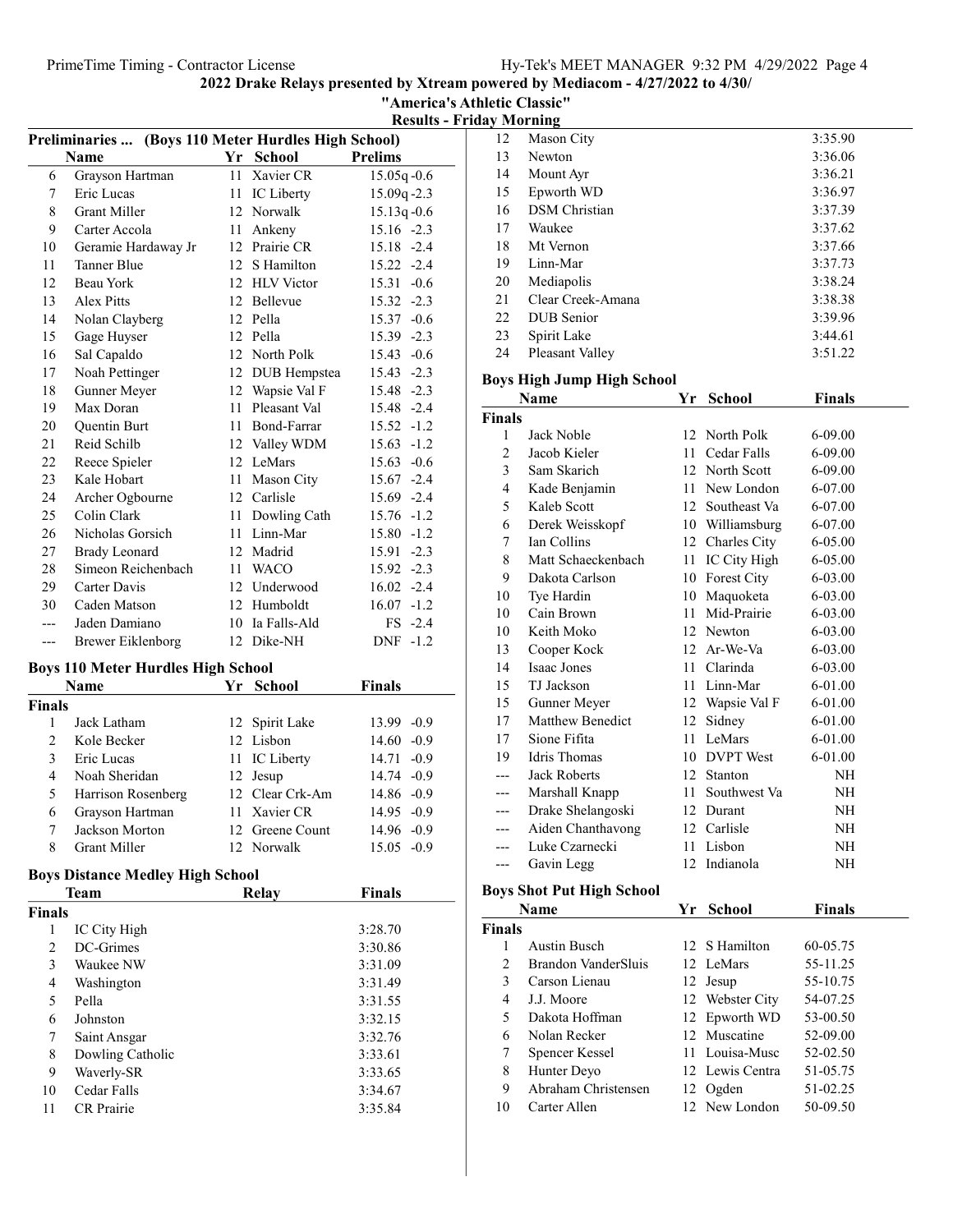"America's Athletic Classic"

Results - Friday Morning

| Finals  (Boys Shot Put High School) |                        |     |                 |               |  |
|-------------------------------------|------------------------|-----|-----------------|---------------|--|
|                                     | Name                   | Yг  | <b>School</b>   | <b>Finals</b> |  |
| 11                                  | Thomas Huneke          | 11  | Underwood       | 50-06.50      |  |
| 12                                  | Joseph Hjelle          |     | 12 Decorah      | 50-01.75      |  |
| 13                                  | Tae Shon McDaniels     |     | 12 IC City High | 49-06.50      |  |
| 14                                  | Carter Boley           | 12. | DC-Grimes       | 49-04.50      |  |
| 15                                  | Cale Jensen            |     | 12 Dike-NH      | 49-03.75      |  |
| 16                                  | <b>Blake Hogancamp</b> | 11  | <b>SC</b> East  | 49-00.50      |  |
| 17                                  | Keaton Roskop          | 10  | Linn-Mar        | 48-10.75      |  |
| 18                                  | Ryan Saddler           |     | 12 Pleasant Val | 48-09.75      |  |
| 19                                  | Kahle Rattray          |     | 12 Carlisle     | 48-09.75      |  |
| 20                                  | Jackson McNulty        | 11. | North Polk      | 48-09.00      |  |
| 21                                  | Ethan Thimmes          |     | 10 North Cedar  | 48-07.75      |  |
| 22                                  | Dylan Parrott          |     | 12 North Scott  | 47-10.50      |  |
| 23                                  | Sam Dietz              | 11  | Ankeny Cent     | 47-09.25      |  |
| 24                                  | Brayden Hartman        | 11  | Washington      | 46-08.75      |  |
|                                     |                        |     |                 |               |  |

#### Men 4x100 Meter Relay College

|                | Team                   | Relay | <b>Prelims</b> |
|----------------|------------------------|-------|----------------|
|                | <b>Preliminaries</b>   |       |                |
| 1              | Indian Hills CC        |       | 40.87q         |
| $\overline{c}$ | Wis.-Eau Claire        |       | 41.03q         |
| 3              | Minnesota State        |       | 41.24q         |
| $\overline{4}$ | Oklahoma Baptist       |       | 41.41q         |
| 5              | Northwestern (Iowa)    |       | 41.53q         |
| 6              | Wartburg               |       | 41.59q         |
| 7              | Wis.-Platteville       |       | 41.76q         |
| 8              | Dubuque                |       | 41.77q         |
| 9              | U-Mary                 |       | 41.78          |
| 10             | Benedictine (Ill.)     |       | 41.80          |
| 11             | William Penn           |       | 41.84          |
| 12             | Central Missouri       |       | 41.88          |
| 13             | Loras                  |       | 41.92          |
| 14             | Doane                  |       | 41.98          |
| 15             | Hawkeye CC             |       | 42.08          |
| 16             | Augustana (Ill.)       |       | 42.24          |
| 17             | Mount Mercy            |       | 42.27          |
| 18             | Concordia-St. Paul     |       | 42.29          |
| 19             | Concordia (Neb.)       |       | 42.33          |
| 20             | Wis.-La Crosse         |       | 42.33          |
| 21             | Augustana (S.D.)       |       | 42.34          |
| 22             | Dakota State           |       | 42.63          |
| 23             | Central College        |       | 42.74          |
| 24             | Buena Vista            |       | 42.81          |
| 25             | <b>Iowa Central CC</b> |       | 42.82          |
| 26             | Graceland              |       | 42.86          |
| 27             | Knox                   |       | 42.96          |
| 28             | St. Ambrose            |       | 43.11          |
| 29             | Dordt                  |       | 43.18          |
| 30             | North Park             |       | 43.59          |
|                | <b>Briar Cliff</b>     |       | DNF            |
|                | Iowa Western CC        |       | DQ             |
|                | Lewis                  |       | DQ             |
|                | <b>Grand View</b>      |       | DQ             |
|                | St. Francis (Ill.)     |       | DQ             |
| ---            | Mount Marty            |       | DQ             |

| Men 4x800 Meter Relay College |                        |       |               |
|-------------------------------|------------------------|-------|---------------|
|                               | <b>Team</b>            | Relay | <b>Finals</b> |
| <b>Finals</b>                 |                        |       |               |
| 1                             | Loras                  |       | 7:28.23       |
| 2                             | <b>Grand View</b>      |       | 7:33.57       |
| 3                             | Nebraska Wesleyan      |       | 7:36.32       |
| 4                             | Dordt                  |       | 7:37.10       |
| 5                             | Indian Hills CC        |       | 7:39.32       |
| 6                             | Wis.-Parkside          |       | 7:41.84       |
| 7                             | Wayne State (Neb.)     |       | 7:43.12       |
| 8                             | Benedictine (Kan.)     |       | 7:45.55       |
| 9                             | Olivet Nazarene        |       | 7:45.89       |
| 10                            | Lewis                  |       | 7:46.44       |
| 11                            | <b>Iowa Central CC</b> |       | 7:47.58       |
| 12                            | Morningside            |       | 7:48.11       |
| 13                            | St. Mary (Kan.)        |       | 7:50.06       |
| 14                            | Dakota State           |       | 7:50.53       |
| 15                            | Rogers State           |       | 7:55.41       |
| 16                            | Gustavus Adolphus      |       | 7:58.62       |
| 17                            | Doane                  |       | 7:58.70       |

# Mixed 800 Meter Run Masters

|        | Name              | Yr | School                   | <b>Finals</b> |
|--------|-------------------|----|--------------------------|---------------|
| Finals |                   |    |                          |               |
| 1      | Ean Caskey        |    | M Thorsday TC            | 1:59.54       |
| 2      | Chuck Schneekloth | M  | Garden State Tra         | 2:03.24       |
| 3      | Jeff Burkart      | M  | <b>Brave</b>             | 2:03.70       |
| 4      | Brian Runyon      |    | M Unattached             | 2:04.60       |
| 5      | Jason Abbot       | М  | Shadow Project T 2:05.15 |               |
| 6      | Ryan Anderson     |    | M Unattached             | 2:06.51       |
| 7      | Kyle Keraus       | М  | Johnston Running 2:06.85 |               |
| 8      | Tim Orris         |    | M Unattached             | 2:14.02       |
| 9      | Ken Cooper        |    | M Unattached             | 2:15.36       |
| 10     | Mike Roberts      |    | M Unattached             | 2:19.19       |
| 11     | John Borthwick    | M  | Boulder Road Rur 2:19.92 |               |
| 12     | Troy Henrich      |    | M Unattached             | 2:21.80       |
| 13     | Paxton Bennett    |    | M Unattached             | 2:22.51       |
| 14     | Garry Roseman     |    | M Unattached             | 2:26.80       |
| 15     | Christine Licata  | W  | Garden State Tra         | 2:27.10       |
| 16     | Lance Elliott     |    | M Unattached             | 2:27.65       |
| 17     | Brian Schmidt     | М  | Boulder Undergro 2:28.70 |               |
| 18     | Ron Kochanowicz   |    | M Unattached             | 2:29.26       |
| 19     | Joel Bardsley     |    | M Unattached             | 2:31.18       |
| 20     | Jodi Smith        | W  | Unattached               | 2:35.37       |
| 21     | Gary Patton       | M  | Unattached               | 2:51.35       |
| 22     | <b>Brad Kruse</b> | M  | Unattached               | 2:54.76       |
| 23     | Tom Loch          |    | M Unattached             | 2:59.48       |
| 24     | Susan Melgares    | W  | Kansas City Smok 3:01.68 |               |
| 25     | Anne Kruse        | W  | Unattached               | 3:25.88       |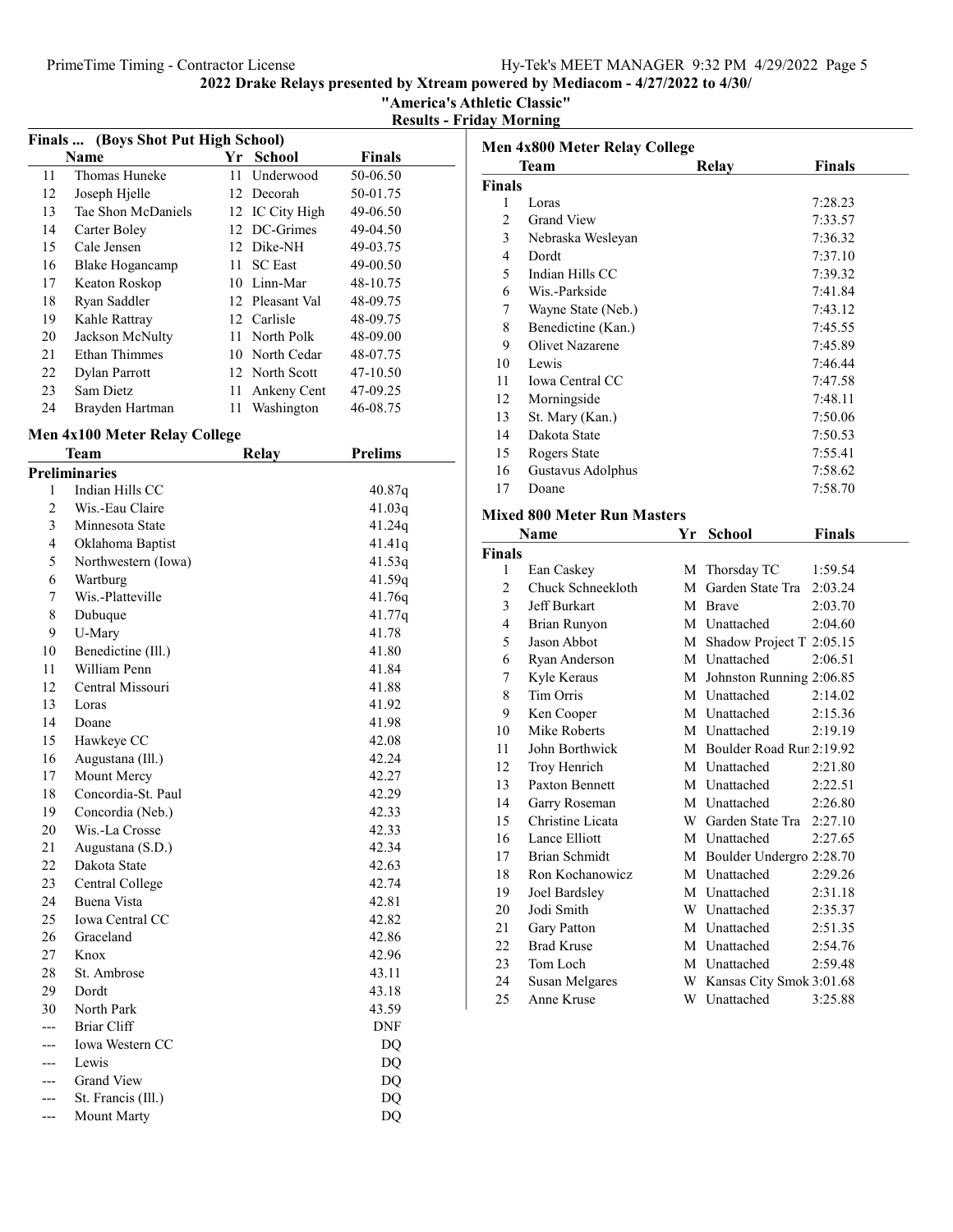"America's Athletic Classic"

|  |  |  | <b>Results - Friday Afternoon</b> |
|--|--|--|-----------------------------------|
|--|--|--|-----------------------------------|

|               | Girls 100 Meter Dash High School |     |                   |                      |
|---------------|----------------------------------|-----|-------------------|----------------------|
| Name          |                                  |     | Yr School         | <b>Finals</b>        |
| <b>Finals</b> |                                  |     |                   |                      |
| 1             | <b>Holly Duax</b>                |     | 12 SC West        | $12.42 - 4.3$        |
| 2             | Claire Farrell                   | 11. | Norwalk           | 12.58 -4.3           |
| 3             | Jessica Kyne                     |     | 10 DSM Hoover     | 12.74<br>$-4.3$      |
| 4             | Jaidyn Sellers                   |     | 10 Panorama       | $-4.3$<br>12.81      |
| 5             | Audrey Biermann                  |     | 12 Epworth WD     | $12.82 - 4.3$        |
| 6             | Aubree Bell                      |     | 12 Kingsley-Pie   | $12.91 - 4.3$        |
| 7             | Avery Horner                     | 12  | <b>Bettendorf</b> | 12.98 -4.3           |
| 8             | Lily Juhnke                      |     | 12 SC West        | $13.04 -4.3$         |
|               | Girls 800 Meter Run High School  |     |                   |                      |
|               | Name                             | Yr  | School            | <b>Finals</b>        |
| <b>Finals</b> |                                  |     |                   |                      |
| 1             | Ainsley Erzen                    |     | 12 Carlisle       | 2:09.39              |
| 2             | Clare Kelly                      | 11  | Van Meter         | 2:12.11              |
| 3             | Ani Wedemeyer                    |     | 09 IC City High   | 2:12.16              |
| 4             | Alli Macke                       | 09. | Ankeny            | 2:13.45              |
|               |                                  |     | $\sim$            | $\sim$ $\sim$ $\sim$ |

| 1              | Ainsley Erzen           |    | 12 Carlisle         | 2:09.39 |
|----------------|-------------------------|----|---------------------|---------|
| $\overline{c}$ | Clare Kelly             | 11 | Van Meter           | 2:12.11 |
| 3              | Ani Wedemeyer           | 09 | IC City High        | 2:12.16 |
| 4              | Alli Macke              | 09 | Ankeny              | 2:13.45 |
| 5              | Jaidyn Sellers          | 10 | Panorama            | 2:14.09 |
| 6              | Kaia Bieker             |    | 12 Harlan           | 2:14.21 |
| 7              | Emma Bock               | 12 | Solon               | 2:14.33 |
| 8              | Ashlyn Keeney           |    | 12 IC Liberty       | 2:15.06 |
| 9              | Maddy Childs            | 11 | Grand View C        | 2:15.27 |
| 10             | Grace Boleyn            | 09 | Pleasant Val        | 2:15.31 |
| 11             | Madison Brouwer         | 11 | Sibley-Ochey        | 2:15.32 |
| 12             | Adrienne Buettner-Cable | 11 | <b>DSM Roosevel</b> | 2:16.75 |
| 13             | Kaia Downs              | 12 | <b>SC</b> East      | 2:18.42 |
| 14             | Lily Johannes           | 12 | Prairie CR          | 2:20.53 |
| 15             | Molly Bannister         |    | 12 Waukee           | 2:21.87 |
| 16             | Ella Anliker            | 10 | Dowling Cath        | 2:24.62 |

# Girls 4x200 Meter Relay High School

|               | Team<br>Relay     |  | Finals  |
|---------------|-------------------|--|---------|
| <b>Finals</b> |                   |  |         |
| 1             | Waukee NW         |  | 1:42.18 |
| 2             | ADM Adel          |  | 1:43.62 |
| 3             | Ames              |  | 1:44.60 |
| 4             | Assumption        |  | 1:44.99 |
| 5             | Solon             |  | 1:45.21 |
| 6             | Wahlert Dub       |  | 1:45.27 |
| 7             | Pella             |  | 1:45.71 |
| 8             | Madrid            |  | 1:46.17 |
| 9             | Bettendorf        |  | 1:46.35 |
| 10            | Linn-Mar          |  | 1:46.63 |
| 11            | Kingsley-Pierson  |  | 1:46.77 |
| 12            | <b>CR</b> Prairie |  | 1:46.81 |
| 13            | <b>DSM</b> Hoover |  | 1:47.03 |
| 14            | Waukee            |  | 1:47.07 |
| 15            | Epworth WD        |  | 1:47.12 |
| 16            | <b>SE Polk</b>    |  | 1:47.43 |
| 17            | Spencer           |  | 1:47.52 |
| 18            | Decorah           |  | 1:47.57 |
| 19            | Norwalk           |  | 1:48.17 |
| 20            | IC Liberty        |  | 1:48.32 |

| ау тыся пооп   |                               |    |                 |                |
|----------------|-------------------------------|----|-----------------|----------------|
| 21             | North Polk                    |    |                 | 1:48.44        |
| 22             | Waterloo East                 |    |                 | 1:48.74        |
| 23             | Dowling Catholic              |    |                 | 1:48.88        |
| 24             | <b>SC</b> West                |    |                 | 1:51.29        |
|                | Women 100 Meter Dash Univ/Col |    |                 |                |
|                | Name                          | Yr | <b>School</b>   | <b>Prelims</b> |
|                | <b>Preliminaries</b>          |    |                 |                |
| 1              | Grace Nwokocha                |    | FR N. Carolina  | 11.55Q-4.2     |
| 2              | Lasarah Hargrove              |    | SO Iowa         | 11.61Q-1.6     |
| 3              | <b>Symone Darius</b>          |    | SR N. Carolina  | 11.73Q-3.7     |
| $\overline{4}$ | <b>BreeAna Bates</b>          |    | FR Michigan     | 11.84Q-2.2     |
| 5              | Odell Frye                    |    | JR Minnesota    | $11.81q - 1.6$ |
| 6              | Makayla Jackson               |    | SO Minnesota St | $11.91q - 3.7$ |
| 7              | Amira Young                   |    | JR Minnesota    | $11.95q - 3.7$ |
| 8              | Akilah Lewis                  |    | SO Minnesota    | 12.04q-3.7     |
| 9              | Emma Algarin                  |    | SR Nebraska     | $12.08 - 1.6$  |
| 10             | Kayla McCray                  |    | FR Indian Hills | $12.12 -1.6$   |
| 11             | Paishence Johnson             |    | SO Northern Iow | $12.12 -2.2$   |
| 12             | Lauren Hansen                 |    | JR Minnesota    | $12.14 - 1.6$  |
| 13             | Tiera Robinson-Jones          |    | FR Minnesota    | $12.15 -2.2$   |
| 14             | Malia Watkins                 |    | SO Northern Ill | $12.15 - 1.6$  |
| 15             | Erin Kinney                   |    | SO South Dakota | $12.28 - 4.2$  |
| 16             | Nya Carr                      |    | JR Illinois     | $12.28 - 3.7$  |
| 17             | Libby Wedewer                 |    | SO Northern Iow | $12.33 - 4.2$  |
| 18             | Skylynn Blue                  |    | FR Northern III | $12.38 - 3.7$  |
| 19             | Jada Hoffman                  |    | SR Lewis        | $12.41 - 4.2$  |
| 20             | Hanna Hearn                   |    | JR Michigan     | $12.49 - 3.7$  |
| 21             | Alison Beeman                 |    | SR Dubuque      | $12.60 -2.2$   |
| 22             | Keaton Kester                 |    | SR Drake        | $12.97 - 2.2$  |
|                |                               |    |                 |                |

# Women 800 Meter Run Univ/Col

|               | Name                             |    | <b>School</b>          | <b>Finals</b>  |
|---------------|----------------------------------|----|------------------------|----------------|
| <b>Finals</b> |                                  |    |                        |                |
| 1             | Rachel Hickey                    |    | JR Illinois Sta        | 2:08.32        |
| 2             | Bryanna Lucas                    |    | SO Kentucky            | 2:08.81        |
| 3             | Erin Reidy                       |    | FR Minnesota           | 2:09.15        |
| 4             | Jaidah McCallon                  |    | SR Tulsa               | 2:09.20        |
| 5             | Oksana Johnson                   |    | <b>SR</b> South Dakota | 2:09.29        |
| 6             | Tiana LoStracco                  |    | SO Bradley             | 2:09.52        |
| 7             | Brid O'Connell                   |    | SR Air Force           | 2:09.61        |
| 8             | Amber Gall                       |    | JR Michigan            | 2:10.40        |
| 9             | Molly Roach                      |    | JR Minnesota           | 2:12.75        |
| 10            | Sophia Jungling                  |    | FR Northern Iow        | 2:14.52        |
|               | Women 100 Meter Hurdles Univ/Col |    |                        |                |
|               | Name                             | Yг | School                 | <b>Prelims</b> |

|    | гуанне            | Y F. | эспоот        | r геппі <b>з</b> |
|----|-------------------|------|---------------|------------------|
|    | Preliminaries     |      |               |                  |
|    | Aasia Laurencin   |      | SO Michigan   | $13.55q - 2.8$   |
|    | Masai Russell     |      | JR Kentucky   | 13.59q-2.3       |
|    | Destiny Huven     |      | SO Wisconsin  | $13.74q - 0.9$   |
| 4  | Katarina Vlahovic |      | JR Iowa State | 13.81q-2.3       |
| 5. | Myreanna Bebe     |      | SO Iowa       | $13.81q - 2.8$   |
| 6  | Darci Khan        |      | SO Kentucky   | $13.89q - 3.0$   |
|    | Paige Magee       |      | SO Iowa       | $13.91q - 3.0$   |
| 8  | Jaymie O'Connor   |      | Unattached    | $13.91q - 2.8$   |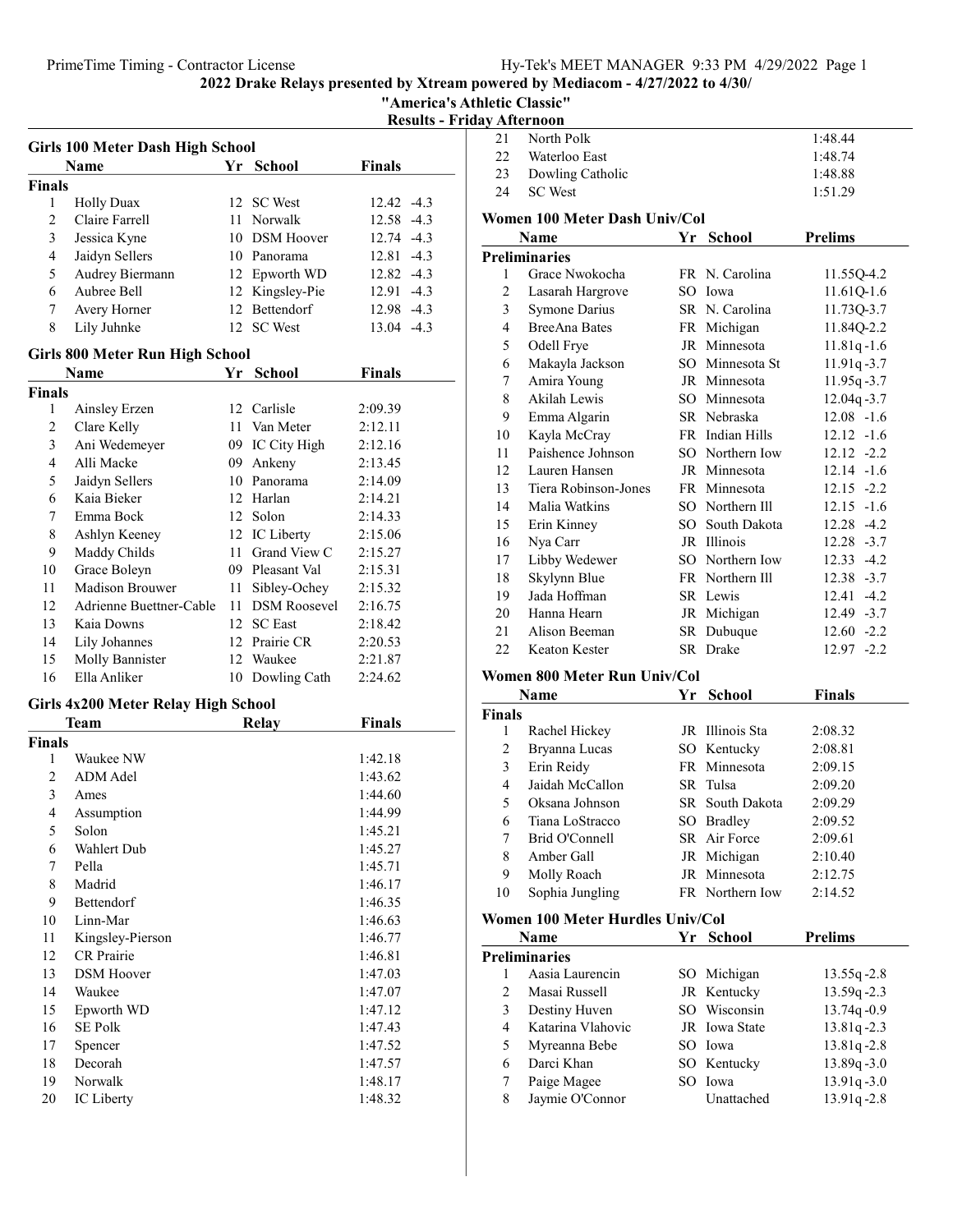PrimeTime Timing - Contractor License Hy-Tek's MEET MANAGER 9:33 PM 4/29/2022 Page 2

2022 Drake Relays presented by Xtream powered by Mediacom - 4/27/2022 to 4/30/

"America's Athletic Classic"

Results - Friday Afternoon

|               | Preliminaries  (Women 100 Meter Hurdles Univ/Col) |     |                            |                |         |                |                                  |     |                 |                   |
|---------------|---------------------------------------------------|-----|----------------------------|----------------|---------|----------------|----------------------------------|-----|-----------------|-------------------|
|               | <b>Name</b>                                       |     | Yr School                  | <b>Prelims</b> |         |                | Women High Jump Univ/Col         |     |                 |                   |
| 9             | Shadajah Ballard                                  |     | SO Kentucky                | 13.92 -0.9     |         |                | Name                             |     | Yr School       | <b>Finals</b>     |
| 10            | Akiya Kollore                                     |     | SO Eastern Illi            | 13.94 -0.9     |         | <b>Finals</b>  |                                  |     |                 |                   |
| 11            | <b>Birgen Nelson</b>                              |     | FR Gustavus Ado            | $14.16 - 3.0$  |         | 1              | Miracle Ailes                    |     | FR Iowa Western | 1.82m             |
| 12            | Maja Maunsbach                                    |     | FR Minnesota               | $14.22 - 2.3$  |         | $\overline{c}$ | Jenna Rogers                     |     | FR Nebraska     | 1.82m             |
| 13            | Scout Regular                                     |     | SO Northern Ill            | 14.26 -0.9     |         | 3              | <b>Riley Masten</b>              |     | SO Nebraska     | 1.79m             |
| 14            | Miya Brines                                       |     | FR Iowa                    | 14.27 -2.8     |         | 4              | Carly Haring                     |     | JR South Dakota | 1.79m             |
| 15            | Denisha Cartwright                                |     | SO Minnesota St            | 14.32 -2.3     |         | 5              | Arika Robinson                   |     | SO Concordia-St | 1.76m             |
| 16            | Nikia Smith                                       |     | JR Purdue                  | 14.33 -2.8     |         | 5              | Nyalaam Jok                      |     | FR Minnesota    | 1.76m             |
| 17            | LaQwasia Stepney                                  |     | SO Nebraska                | $14.43 - 3.0$  |         | 7              | Madison Schmidt                  |     | SO Notre Dame   | 1.76m             |
| 18            | Kelsie Sealock                                    |     | SO Bethel (Minn            | 14.44 -2.8     |         | 8              | <b>Lindsey Mirkes</b>            |     | SR Marquette    | 1.76m             |
| 19            | Julia Hayes                                       | SO  | Minnesota                  | 14.49 -3.0     |         | 9              | Brooklyn Miller                  |     | FR Nebraska     | 1.76m             |
| 20            | Zoe Sullivan                                      | SO. | Indiana Stat               | 14.54 -0.9     |         | 10             | Tacoria Humphrey                 |     | FR Illinois     | 1.73m             |
| 21            | Salmata Korgho                                    | SO  | North Dakota               | 14.57 -0.9     |         | 10             | Daniella Anglin                  |     | FR South Dakota | 1.73m             |
| 22            | Laia Gonzalez                                     |     | SR Central Miss            | $14.60 -2.3$   |         | 12             | Breya Christopher                |     | SO Wartburg     | 1.73m             |
| 23            | Maria Patron                                      |     | SO Drake                   | 14.70 -2.3     |         | 13             | Rylie Todd                       |     | SO Northern Iow | 1.68m             |
| 24            | Theresa Mayanja                                   |     | SR Michigan                | 14.73 -2.3     |         | 13             | Daejha Moss                      |     | SR North Dakota | 1.68m             |
| 25            | Carlita Taylor                                    |     | SR Michigan                | 14.87 -2.3     |         | 15             | Madison Yerigan                  |     | SR Nebraska     | 1.68m             |
|               |                                                   |     | SR Concordia-St            |                |         | 16             | Elise Ulseth                     |     | SR North Dakota | 1.68m             |
| 26            | Christabelle Mulcahy                              |     |                            | 14.92 -0.9     |         | 17             | Mearah Miedema                   |     | SR Augustana (S | 1.68m             |
| 27            | Shanice Burrell                                   |     | SR Northern Sta            | $15.00 - 3.0$  |         | 18             | Alliyah McNeil                   |     | FR Iowa Western | 1.63m             |
| 28            | Natasha Bernett                                   |     | JR Lewis                   | $15.11 - 3.0$  |         | 18             | Maria Gorham                     |     | SR Iowa         | 1.63 <sub>m</sub> |
| 29            | Johanna Ilves                                     |     | SO Nebraska                | $16.31 - 2.8$  |         | 18             | Kiera Blankinship                |     | FR Harding      | 1.63m             |
| 30            | Annika Williams                                   |     | SO Kentucky                | 23.35 -2.8     |         | 18             | Abby Everitt                     |     | SO Nebraska-Kea | 1.63m             |
| $---$         | Winsome Harris                                    |     | SO Nebraska                | DNF -3.0       |         | 18             | Madi Scholl                      |     | JR Nebraska     | 1.63m             |
| $---$         | Tionna Tobias                                     |     | JR Iowa                    |                | DQ -0.9 | 23             | <b>Taylor Elliott</b>            |     | JR Minnesota St | 1.63m             |
|               | Women 400 Meter Hurdles Univ/Col                  |     |                            |                |         | 24             | Tava Berg                        |     | JR Northern Sta | 1.63m             |
|               | Name                                              |     | Yr School                  | <b>Finals</b>  |         | ---            | E. Grace Quinlan                 | SO. | Indiana Stat    | $\rm NH$          |
| <b>Finals</b> |                                                   |     |                            |                |         | $---$          | Kelsey Bowlds                    | SO. | Indiana Stat    | $\rm NH$          |
| 1             | Masai Russell                                     |     | JR Kentucky                | 56.27          |         | $---$          | Annmarie Tyson                   |     | SR Missouri S&T | NH                |
| $\sqrt{2}$    | Abigail Schaaffe                                  |     | FR Minnesota               | 56.90          |         | $---$          | Alexis Zatta                     |     | SR Purdue       | NH                |
| 3             | Bianca Stubler                                    |     | SR Wisconsin               | 57.19          |         |                |                                  |     |                 |                   |
| 4             | Erin Dowd                                         |     | SR Iowa                    | 57.51          |         |                | <b>Women Pole Vault Univ/Col</b> |     |                 |                   |
| 5             | Mariel Bruxvoort                                  |     | JR Iowa                    | 58.11          |         |                | Name                             |     | Yr School       | <b>Finals</b>     |
| 6             | Payton Wensel                                     |     | SR Iowa                    | 58.80          |         | <b>Finals</b>  |                                  |     |                 |                   |
| 7             | Savannah Sutherland                               |     | FR Michigan                | 58.86          |         | 1              | Marleen Mulla                    |     | FR South Dakota | 4.27m             |
| 8             | Val Larson                                        |     | SR Minnesota               | 59.37          |         | 2              | <b>Ellianne Kimes</b>            |     | SR Grand Valley | 4.17m             |
| 9             | Kaylyn Hall                                       |     | JR Iowa State              | 59.52          |         | 3              | Madi Wulfekotter                 |     | JR Central Miss | 4.02m             |
| 10            | Anna Maria Leszczynska JR Purdue                  |     |                            | 59.55          |         | 4              | Siobhan Szerencsits              |     | JR Kentucky     | 4.02m             |
| 11            | Mary McKey                                        |     | SO Oklahoma Bap            | 59.93          |         | 4              | Mia Manson                       |     | SO Michigan     | 4.02m             |
| 12            | Emma Lawrence                                     |     | JR Wis.-La Cros            | 60.37          |         | 4              | Jessica Mercier                  |     | JR Michigan     | 4.02m             |
| 13            | Holly Gerberding                                  |     | SR South Dakota            | 60.48          |         | 7              | Jessica Bray                     |     | SR Purdue       | 4.02m             |
| 14            | Lauren Fulcher                                    |     | SO Michigan                | 60.61          |         | 8              | Landon Kemp                      |     | SR South Dakota | 4.02m             |
|               | Paige Magee                                       |     |                            |                |         | 9              | Josie Puelz                      |     | SO Concordia (N | 3.87m             |
| 15            |                                                   |     | SO Iowa<br>JR Oklahoma Sta | 60.68          |         | 9              | Tia Dorshorst                    |     | SO Wisconsin    | 3.87m             |
| 16            | Michaela Travers<br>Michelle Roca                 |     |                            | 60.90          |         | 9              | Alexys Berger                    | SO  | Minnesota       | 3.87m             |
| 17            |                                                   |     | SR Air Force               | 61.25          |         | 9              | Selene Weaver                    | SO. | Indiana Stat    | 3.87m             |
| 18            | Jacy Pulse                                        |     | SO South Dakota            | 61.89          |         | 9              | Tori Thomas                      |     | FR Illinois     | 3.87m             |
| 19            | Busiwa Asinga                                     |     | JR Drake                   | 62.03          |         | 14             | Jessica Gardner                  |     | SO Nebraska     | 3.87m             |
| 20            | Zeinab Torabi                                     |     | SR UC San Diego            | 62.21          |         | 14             | Kassidie Stimmel                 |     | JR Grand Valley | 3.87m             |
| 21            | Kennedy Crawford                                  |     | SO Northern Ill            | 62.57          |         | 16             | Deidra Marrison                  |     | SR South Dakota | 3.87m             |
| $22\,$        | Elayna Bahl                                       |     | SR Loras                   | 63.06          |         | 16             | Payton Phillips                  |     | FR Kentucky     | 3.87m             |
|               |                                                   |     |                            |                |         | $---$          | Cassidy Mooneyhan                |     | SO South Dakota | NH                |

|                | Women High Jump Univ/Col  |    |                               |                   |
|----------------|---------------------------|----|-------------------------------|-------------------|
|                | <b>Name</b>               | Yr | School                        | <b>Finals</b>     |
| Finals         |                           |    |                               |                   |
| 1              | Miracle Ailes             |    | FR Iowa Western               | 1.82m             |
| 2              | Jenna Rogers              |    | FR Nebraska                   | 1.82 <sub>m</sub> |
| 3              | <b>Riley Masten</b>       |    | SO Nebraska                   | 1.79m             |
| $\overline{4}$ | Carly Haring              |    | JR South Dakota               | 1.79m             |
| 5              | Arika Robinson            |    | SO Concordia-St               | 1.76m             |
| 5              | Nyalaam Jok               |    | FR Minnesota                  | 1.76m             |
| 7              | Madison Schmidt           |    | SO Notre Dame                 | 1.76m             |
| 8              | <b>Lindsey Mirkes</b>     |    | SR Marquette                  | 1.76m             |
| 9              | Brooklyn Miller           |    | FR Nebraska                   | 1.76m             |
| 10             | Tacoria Humphrey          |    | FR Illinois                   | 1.73m             |
| 10             | Daniella Anglin           |    | FR South Dakota               | 1.73m             |
| 12             | Breya Christopher         |    | SO Wartburg                   | 1.73m             |
| 13             | Rylie Todd                |    | SO Northern Iow               | 1.68m             |
| 13             | Daejha Moss               |    | SR North Dakota               | 1.68m             |
| 15             | Madison Yerigan           |    | SR Nebraska                   | 1.68m             |
| 16             | Elise Ulseth              |    | SR North Dakota               | 1.68m             |
| 17             | Mearah Miedema            |    | SR Augustana (S               | 1.68m             |
| 18             | Alliyah McNeil            |    | FR Iowa Western               | 1.63m             |
| 18             | Maria Gorham              |    | SR Iowa                       | 1.63m             |
|                |                           |    |                               |                   |
| 18             | Kiera Blankinship         |    | FR Harding<br>SO Nebraska-Kea | 1.63m             |
| 18             | Abby Everitt              |    |                               | 1.63m             |
| 18             | Madi Scholl               |    | JR Nebraska                   | 1.63m             |
| 23             | Taylor Elliott            |    | JR Minnesota St               | 1.63m             |
| 24             | Tava Berg                 |    | JR Northern Sta               | 1.63m             |
| $---$          | E. Grace Quinlan          |    | SO Indiana Stat               | NH                |
| $---$          | Kelsey Bowlds             |    | SO Indiana Stat               | NH                |
| ---            | Annmarie Tyson            |    | SR Missouri S&T               | NΗ                |
| ---            | Alexis Zatta              |    | SR Purdue                     | NΗ                |
|                | Women Pole Vault Univ/Col |    |                               |                   |
|                | Name                      | Yr | School                        | <b>Finals</b>     |
| <b>Finals</b>  |                           |    |                               |                   |
| 1              | Marleen Mulla             |    | FR South Dakota               | 4.27m             |
| 2              | <b>Ellianne Kimes</b>     |    | SR Grand Valley               | 4.17m             |
| 3              | Madi Wulfekotter          |    | JR Central Miss               | 4.02m             |
| 4              | Siobhan Szerencsits       |    | JR Kentucky                   | 4.02m             |
| 4              | Mia Manson                | SO | Michigan                      | 4.02m             |
| 4              | Jessica Mercier           | JR | Michigan                      | 4.02m             |
| 7              | Jessica Bray              |    | SR Purdue                     | 4.02m             |
| 8              | Landon Kemp               |    | SR South Dakota               | 4.02m             |
| 9              | Josie Puelz               |    | SO Concordia (N               | 3.87m             |
| 9              | <b>Tia Dorshorst</b>      |    | SO Wisconsin                  | 3.87m             |
| 9              | Alexys Berger             |    | SO Minnesota                  | 3.87m             |
| 9              | Selene Weaver             |    | SO Indiana Stat               | 3.87m             |
| 9              | Tori Thomas               |    | FR Illinois                   | 3.87m             |
| 14             | Jessica Gardner           |    | SO Nebraska                   | 3.87m             |
|                |                           |    |                               |                   |

--- Cassidy Mooneyhan SO South Dakota NH<br>--- Julia Moore FR Wisconsin NH --- Julia Moore FR Wisconsin NH<br>--- Hailey Orlowski SR Wisconsin NH --- Hailey Orlowski SR Wisconsin NH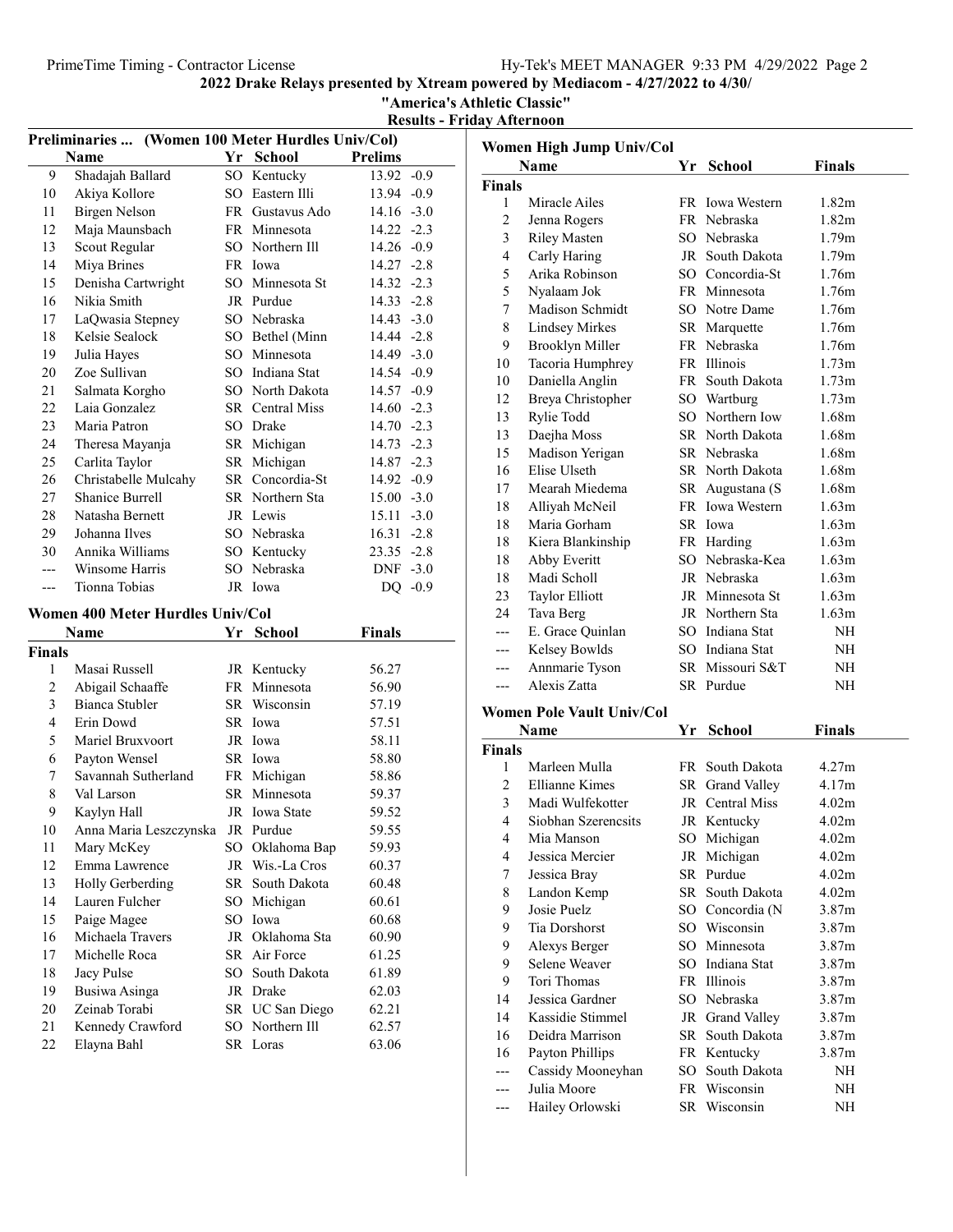2022 Drake Relays presented by Xtream powered by Mediacom - 4/27/2022 to 4/30/ "America's Athletic Classic"

|                | Finals  (Women Pole Vault Univ/Col) |    |                       |               |  |
|----------------|-------------------------------------|----|-----------------------|---------------|--|
|                | Name                                | Yr | <b>School</b>         | <b>Finals</b> |  |
| ---            | Carly Livingston                    | SR | Grand Valley          | NH            |  |
| ---            | <b>Tessa Sheets</b>                 |    | SR Purdue             | NΗ            |  |
| ---            | Cate Visscher                       |    | JR Michigan           | NΗ            |  |
| ---            | Cassie Jennings                     |    | SR Central Miss       | NH            |  |
| ---            | Jaidyn Garrett                      |    | SO South Dakota       | NΗ            |  |
|                | <b>Women Discus Throw Univ/Col</b>  |    |                       |               |  |
|                | <b>Name</b>                         | Yr | School                | Finals        |  |
| <b>Finals</b>  |                                     |    |                       |               |  |
| 1              | <b>Emily March</b>                  |    | JR Iowa State         | 57.88m        |  |
| $\overline{c}$ | Amanda Anderson                     |    | SR North Dakota       | 56.56m        |  |
| 3              | Rachel Tanczos                      |    | SR Notre Dame         | 55.66m        |  |
| $\overline{4}$ | Areti Filipidou                     |    | FR Kentucky           | 52.32m        |  |
| 5              | Kalynn Meyer                        |    | FR Nebraska           | 51.94m        |  |
| 6              | Emma Hertz                          |    | <b>SR</b> Sioux Falls | 51.92m        |  |
| 7              | Bri'Yanna Robinson                  |    | JR Southern III       | 51.29m        |  |
| 8              | Molly Leppelmeier                   |    | SR Kentucky           | 51.14m        |  |
| 9              | Devia Brown                         |    | SR Minnesota          | 51.10m        |  |
| 10             | Kat Moody                           |    | SO Iowa               | 50.49m        |  |
| 11             | Jamie Kofron                        |    | SO Iowa               | 49.59m        |  |
| 12             | Shelby Frank                        |    | FR Minnesota          | 49.44m        |  |
| 13             | Marika Spencer                      |    | JR Nebraska           | 48.45m        |  |
| 14             | Madison Green                       |    | FR Grand View         | 48.38m        |  |
| 15             | Macy Byer                           |    | SO Illinois Sta       | 48.15m        |  |
| 16             | Ashlan Burton                       |    | SR Central Miss       | 47.64m        |  |
| 17             | Katie Taylor                        |    | SR Minnesota St       | 46.93m        |  |
| 18             | Katelyn Williams                    |    | JR Drake              | 46.51m        |  |
| 19             | <b>Madison Sutton</b>               |    | SO Benedictine        | 46.47m        |  |
| 20             | Hannah Redlin                       |    | SO Indiana Stat       | 46.09m        |  |
| 21             | Matisen Ingle                       |    | FR Southern Ill       | 45.80m        |  |
| 22             | <b>Betty Rosvold</b>                |    | SO Nebraska           | 45.47m        |  |
| 23             | Myejoi Williams                     |    | SO Illinois Sta       | 45.20m        |  |
| 24             | Meredith Clark                      |    | SO South Dakota       | 44.56m        |  |
| 25             | Nya Diew                            |    | SO Nebraska           | 43.67m        |  |
|                |                                     |    |                       |               |  |

# Women 4x100 Meter Relay University

| Team |                    | Relay | <b>Prelims</b> |  |
|------|--------------------|-------|----------------|--|
|      | Preliminaries      |       |                |  |
| 1    | Kentucky           |       | 43.65Q         |  |
| 2    | N. Carolina A&T    |       | 44.33Q         |  |
| 3    | Purdue             |       | 44.65Q         |  |
| 4    | Minnesota          |       | 44.61g         |  |
| 5    | Iowa               |       | 44.87g         |  |
| 6    | Michigan           |       | 45.26q         |  |
| 7    | Northern Iowa      |       | 45.67q         |  |
| 8    | Illinois State     |       | 45.69q         |  |
| 9    | Nebraska           |       | 46.09          |  |
| 10   | South Dakota       |       | 46.10          |  |
| 11   | Indiana State      |       | 46.60          |  |
| 12   | Eastern Illinois   |       | 46.61          |  |
| 13   | North Dakota State |       | 46.61          |  |
| 14   | <b>Illinois</b>    |       | 47.19          |  |
| 15   | Utah               |       | 47.41          |  |
| 16   | Saint Louis        |       | 48.03          |  |
|      |                    |       |                |  |

| <b>Results - Friday Afternoon</b> |                |                                         |       |                |
|-----------------------------------|----------------|-----------------------------------------|-------|----------------|
|                                   | 17             | St. Thomas (Minn.)                      |       | 48.60          |
| als                               | 18             | Marquette                               |       | 49.20          |
| NН                                | ---            | Drake                                   |       | <b>DNF</b>     |
| NН                                |                |                                         |       |                |
| NН                                |                | <b>Women 4x400 Meter Relay College</b>  |       |                |
| NН                                |                | <b>Team</b>                             | Relay | <b>Prelims</b> |
| NН                                | 1              | <b>Preliminaries</b><br>Iowa Western CC |       | 3:42.46O       |
|                                   | 2              | Oklahoma Baptist                        |       | 3:46.40O       |
|                                   | 3              | Central Missouri                        |       | 3:47.20Q       |
| als                               | $\overline{4}$ | Loras                                   |       | 3:47.81Q       |
|                                   | 5              | Olivet Nazarene                         |       | 3:47.22q       |
| 8m                                | 6              | Wis.-La Crosse                          |       | 3:47.81q       |
| 6m                                | 7              | Wartburg                                |       | 3:49.82q       |
| 6m                                | 8              | Concordia (Neb.)                        |       | 3:49.86q       |
| 2m                                | 9              | Bethel (Minn.)                          |       | 3:50.97        |
| 4m                                | 10             | Dordt                                   |       | 3:51.67        |
| 2m                                | 11             | Minnesota State                         |       | 3:52.79        |
| 9m                                | 12             |                                         |       | 3:55.55        |
| 4m                                |                | Bemidji State                           |       |                |
| 0m                                | 13             | Northwestern (Iowa)                     |       | 3:58.21        |
| 9m                                | 14             | St. Ambrose                             |       | 3:59.92        |
| 9m                                | 15             | <b>Mount Marty</b>                      |       | 4:00.46        |
| 4m                                | 16             | <b>Sioux Falls</b>                      |       | 4:01.92        |
| 5m                                | 17             | Dakota State                            |       | 4:03.18        |
| 8m                                | 18             | Truman                                  |       | 4:03.57        |
| 5m                                | 19             | <b>Grand View</b>                       |       | 4:04.21        |
| 4m                                | 20             | Buena Vista                             |       | 4:07.26        |
| 3m                                | 21             | Ripon                                   |       | 4:10.27        |
| 1 <sub>m</sub>                    | 22             | Coe                                     |       | 4:27.08        |
| 7m                                | ---            | St. Norbert                             |       | DQ             |
| 9m                                |                | Wamen Discus Thraw Paralymnic           |       |                |

## Women Discus Throw Paralympic

|               | Name                                   | Yr | <b>School</b>  | <b>Finals</b> |  |  |
|---------------|----------------------------------------|----|----------------|---------------|--|--|
| Finals        |                                        |    |                |               |  |  |
| 1             | JessicaF Heims                         |    | <b>USPTF</b>   | 37.28m        |  |  |
|               | <b>Boys 100 Meter Dash High School</b> |    |                |               |  |  |
|               | Name                                   | Yr | <b>School</b>  | <b>Finals</b> |  |  |
| <b>Finals</b> |                                        |    |                |               |  |  |
| 1             | <b>Tyrese Miller</b>                   |    | 12 Ankeny      | $10.88 - 1.5$ |  |  |
| 2             | Miles Thompson                         | 11 | CR Washingto   | $10.95 -1.5$  |  |  |
| $\mathbf{3}$  | Jack Latham                            |    | 12 Spirit Lake | $10.99 - 1.5$ |  |  |
| 4             | Luke Meyers                            |    | 12 IC Liberty  | $11.08 - 1.5$ |  |  |
| 5             | Titus Christiansen                     |    | 12 SE Polk     | $11.11 - 1.5$ |  |  |
| 6             | Aidan Hall                             | 11 | Harlan         | $11.18 - 1.5$ |  |  |
| 7             | Qai Hussey                             |    | 12 Spirit Lake | $11.20 -1.5$  |  |  |
|               | <b>Boys 800 Meter Run High School</b>  |    |                |               |  |  |
|               | Name                                   | Yr | School         | <b>Finals</b> |  |  |
| <b>Finals</b> |                                        |    |                |               |  |  |
| 1             | Jackson Mace-Maynard                   |    | 12 Newton      | 1:54.25       |  |  |
| 2             | Riley Witt                             | 12 | Saint Ansgar   | 1:54.38       |  |  |
| 3             | Gabe Nash                              | 11 | SC North       | 1:54.69       |  |  |
| 4             | Jackson Heidesch                       | 11 | Dowling Cath   | 1:55.27       |  |  |
| 5             | Eli Naumann                            | 12 | Epworth WD     | 1:55.31       |  |  |
| 6             | William Lohr                           |    | 12 SC North    | 1:56.03       |  |  |
|               |                                        |    |                |               |  |  |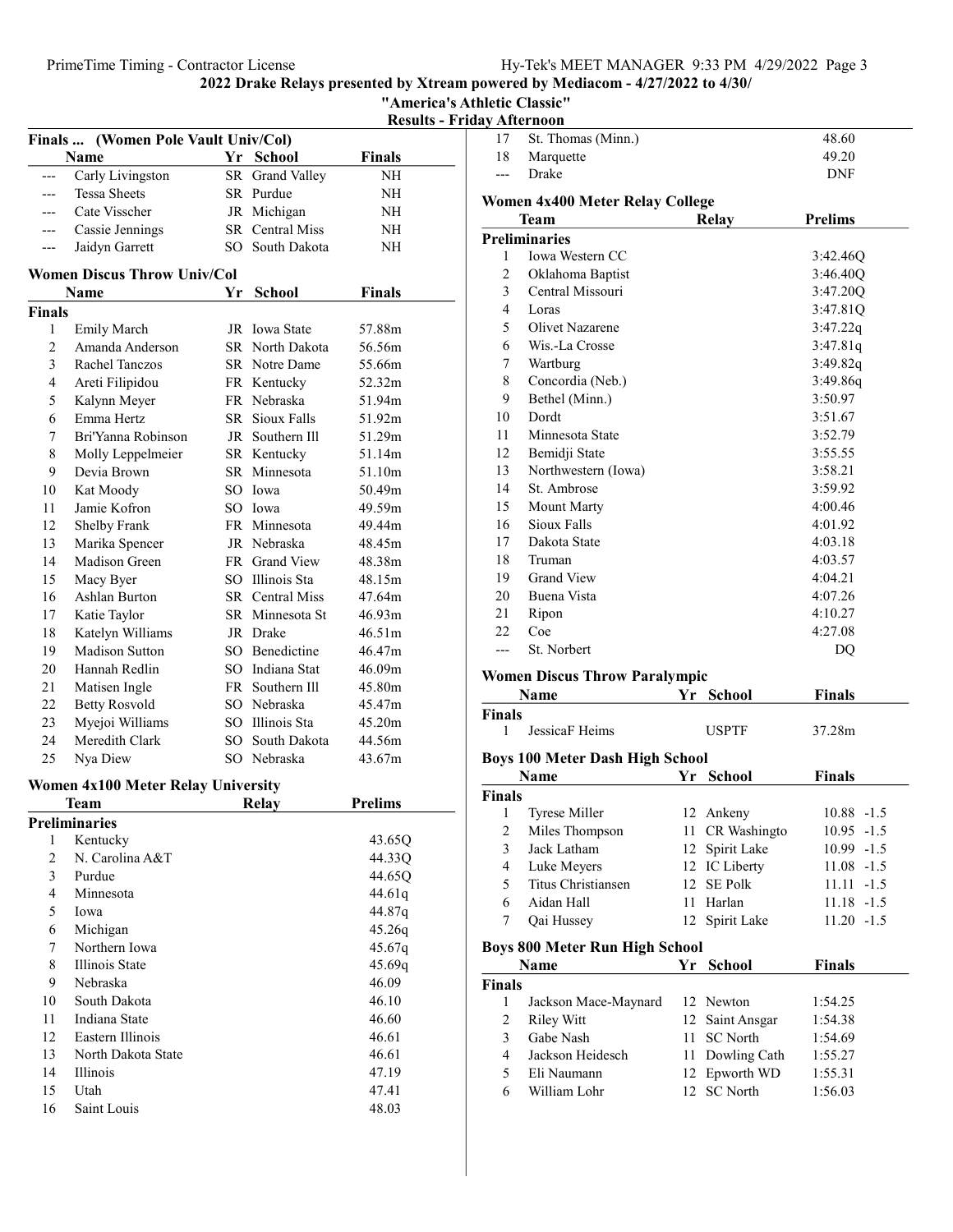"America's Athletic Classic"

Results - Friday Afternoon

|                | Finals  (Boys 800 Meter Run High School) |    |                     |                |
|----------------|------------------------------------------|----|---------------------|----------------|
|                | <b>Name</b>                              |    | Yr School           | <b>Finals</b>  |
| 7              | Carson Houg                              |    | 12 DSM Christia     | 1:56.20        |
| 8              | Yemane Kifle                             |    | 12 SC North         | 1:57.39        |
| 9              | Chase Lauman                             |    | 11 Pella            | 1:57.48        |
| 10             | Derek Leicht                             |    | 12 DUB Hempstea     | 1:58.22        |
| 11             | Kon Dut                                  |    | 12 Waukee NW        | 1:58.48        |
| 12             | Max DeRocher                             |    | 10 Dowling Cath     | 1:58.55        |
| 13             | Hayden Kuhn                              |    | 12 Linn-Mar         | 1:58.74        |
| 14             | Jacob Mumey                              |    | 11 Pleasant Val     | 1:58.93        |
| 15             | Lance Sobaski                            |    | 12 Washington       | 1:59.50        |
| 16             | Aaron Fynaardt                           | 11 | <b>DSM</b> Christia | 1:59.81        |
| 17             | Ammon Smith                              | 11 | IC City High        | 2:00.36        |
|                |                                          |    |                     |                |
|                | Boys 4x200 Meter Relay High School       |    |                     |                |
|                | Team                                     |    | <b>Relay</b>        | <b>Finals</b>  |
| Finals         |                                          |    |                     |                |
| 1              | <b>SE Polk</b>                           |    |                     | 1:28.43        |
| $\overline{c}$ | Johnston                                 |    |                     | 1:29.17        |
| 3              | CR Washington                            |    |                     | 1:29.36        |
| $\overline{4}$ | Dowling Catholic                         |    |                     | 1:29.49        |
| 5              | Ankeny                                   |    |                     | 1:29.66        |
| 6              | Ankeny Centennial                        |    |                     | 1:30.01        |
| 7              | IC West                                  |    |                     | 1:30.06        |
| 8              | Cedar Falls                              |    |                     | 1:30.48        |
| 9              | IC Liberty                               |    |                     | 1:30.49        |
| 10             | Indianola                                |    |                     | 1:30.52        |
| 11             | <b>Benton Comm</b>                       |    |                     | 1:30.54        |
| 12             | Valley WDM                               |    |                     | 1:31.10        |
| 13             | <b>DSM Roosevelt</b>                     |    |                     | 1:31.29        |
| 14             | North Scott                              |    |                     | 1:31.51        |
| 15             | CR Kennedy                               |    |                     | 1:31.61        |
| 16             | Bettendorf                               |    |                     | 1:32.05        |
| 17             | <b>DVPT</b> North                        |    |                     | 1:32.17        |
| 18             | Clear Lake                               |    |                     | 1:32.89        |
| 19             | Denver                                   |    |                     | 1:33.02        |
| 20             | Clear Creek-Amana                        |    |                     |                |
|                |                                          |    |                     | 1:33.07        |
| 21             | Mason City                               |    |                     | 1:33.58        |
| 22             | Spirit Lake                              |    |                     | 1:33.98        |
| 23             | IC City High<br>Linn-Mar                 |    |                     | 1:34.10        |
| 24             |                                          |    |                     | 1:35.50        |
|                | Men 100 Meter Dash Univ/Col              |    |                     |                |
|                | <b>Name</b>                              | Yr | School              | <b>Prelims</b> |
| 1              | <b>Preliminaries</b><br>Lawrence Johnson |    | JR Wisconsin        |                |
| $\overline{2}$ |                                          |    | JR Northern Iow     | 10.61Q-3.4     |
|                | Isaiah Trousil                           |    |                     | 10.67Q-2.6     |
| 3              | Daniel Stokes                            |    | SR N. Carolina      | 10.75Q-3.8     |
| 4              | Javonte Harding                          |    | SO N. Carolina      | 10.77Q-5.4     |
| 5              | Kion Benjamin                            |    | SO Minnesota        | $10.69q - 2.6$ |
| 6              | JaVaughn Moore                           |    | JR Indiana Stat     | $10.83q - 3.4$ |
| 7              | Aurel Tchanbi                            |    | SO Indian Hills     | 10.84q-5.4     |
| 8              | Justin Walden                            |    | SO Indian Hills     | $10.85q - 2.6$ |
| 9              | Shaheed Hickman                          |    | JR Minnesota St     | $10.85 - 3.4$  |
| 10             | Zac Larrier                              |    | JR Air Force        | $10.87 - 3.8$  |
| 11             | Marcus Jnofinn                           |    | FR Mount Marty      | $10.89 - 2.6$  |
|                |                                          |    |                     |                |

| 12 | Cade VanHout        | JR Wis.-Plattev | $10.92 - 3.8$ |
|----|---------------------|-----------------|---------------|
| 13 | Sam Blaskowski      | FR Wis.-La Cros | $10.93 - 3.4$ |
| 14 | Dylan Kautz         | JR South Dakota | $10.96 - 3.8$ |
| 15 | Nolan Crespo        | SO UC San Diego | $10.96 - 3.8$ |
| 16 | Tayshaun Cooper     | SR Northern Iow | $10.96 - 2.6$ |
| 17 | Derrick Jackson     | JR Knox         | $10.99 - 2.6$ |
| 18 | Austin Kresley      | SO Iowa         | $11.05 - 5.4$ |
| 19 | Lorenzo Paissan     | SO Nebraska     | $11.10 - 5.4$ |
| 20 | Sean Hopkins        | FR Eastern Illi | $11.10 - 3.4$ |
| 21 | Aarron Westmoreland | JR Minnesota    | $11.21 - 2.6$ |
| 22 | Brailyn Johnson     | SO Eastern Illi | $11.22 - 3.4$ |
| 23 | Jacob Koerner       | FR Michigan     | $11.29 - 3.8$ |
| 24 | SenQuavius Johnson  | SR Dakota State | $11.47 - 5.4$ |
| 25 | Damoy Allen         | SO Indian Hills | $11.52 - 5.4$ |
| 26 | Nick Jackson        | SR William Penn | $11.59 - 5.4$ |

#### Men 800 Meter Run Univ/Col

|               | <b>Name</b>         | Yr. | <b>School</b>          | <b>Finals</b> |
|---------------|---------------------|-----|------------------------|---------------|
| <b>Finals</b> |                     |     |                        |               |
| 1             | Ackeen Colley       |     | Western Illinois       | 1:48.57       |
| 2             | Wes Ferguson        |     | SO Nebraska-Kea        | 1:48.91       |
| 3             | Jacob Rodin         |     | <b>JR</b> North Dakota | 1:49.06       |
| 4             | <b>Riley Bauer</b>  |     | SO South Dakota        | 1:49.36       |
| 5             | Riley Wells         |     | SO Illinois Sta        | 1:49.44       |
| 6             | <b>Tanner Maier</b> |     | SO Minnesota St        | 1:49.64       |
| 7             | Henry Johnson       |     | FR Michigan            | 1:51.58       |
| 8             | Jonathan Davis      |     | SR Illinois            | 1:53.74       |
| 9             | Rivaldo Marshall    |     | FR Indian Hills        | 1:55.57       |

# Men 110 Meter Hurdles Gary Osborn Univ/Col

|                | Name                   | Yr  | <b>School</b>   | <b>Prelims</b> |
|----------------|------------------------|-----|-----------------|----------------|
|                | Preliminaries          |     |                 |                |
| 1              | Joshua Zeller          |     | JR Michigan     | 14.13Q-2.5     |
| $\overline{2}$ | <b>Brithton Senior</b> | SO. | South Dakota    | 14.19Q-2.2     |
| 3              | Rasheem Brown          |     | SR N. Carolina  | 14.22Q-4.6     |
| $\overline{4}$ | Darius Luff            |     | SO Nebraska     | 14.60Q-2.8     |
| 5              | <b>Gratt Reed</b>      |     | JR Iowa         | 14.28q-2.5     |
| 6              | Josh Braverman         |     | SR Iowa         | 14.44q-4.6     |
| 7              | <b>Grant Conway</b>    |     | SO Iowa         | 14.51q-2.5     |
| 8              | <b>Bret Dannis</b>     |     | JR Illinois     | 14.59q-2.2     |
| 9              | Job Mayhue             |     | SR Michigan     | $14.61 - 2.8$  |
| 10             | Brandon Ratliff        | SO. | Illinois Sta    | $14.69 -2.2$   |
| 11             | Kalil Johnson          |     | FR Iowa         | $14.75 - 2.2$  |
| 12             | Nick Durnin            |     | JR Minnesota St | 14.81 -4.6     |
| 13             | Loubert Dagrin         |     | SO William Penn | 14.85 -4.6     |
| 14             | Cameron Harris         |     | JR Air Force    | $14.90 -2.2$   |
| 15             | Dakarai Bush           | SO  | Harding         | 14.95 -4.6     |
| 16             | Dallas Wright          |     | SR Wartburg     | 14.98 -2.2     |
| 17             | Abel Christiansen      | JR  | Minnesota St    | $15.05 -2.5$   |
| 18             | Kalobe Jimenez         |     | SO UC San Diego | 15.08 -4.6     |
| 19             | Deyton Love            |     | FR Wartburg     | $15.12 -2.5$   |
| 20             | <b>Tyler Drew</b>      |     | SO Nebraska     | 15.14 -4.6     |
| 21             | Lawrence Lokonobei     | SO  | Augustana (S    | $15.14 -2.8$   |
| 22             | DeVontae Ford          |     | FR Illinois     | $15.22 - 2.8$  |
| 23             | Jack Sumners           | SO. | Northern Iow    | 15.55 -2.8     |
| ---            | Parker Wormek          |     | FR Central Miss | DNF -2.8       |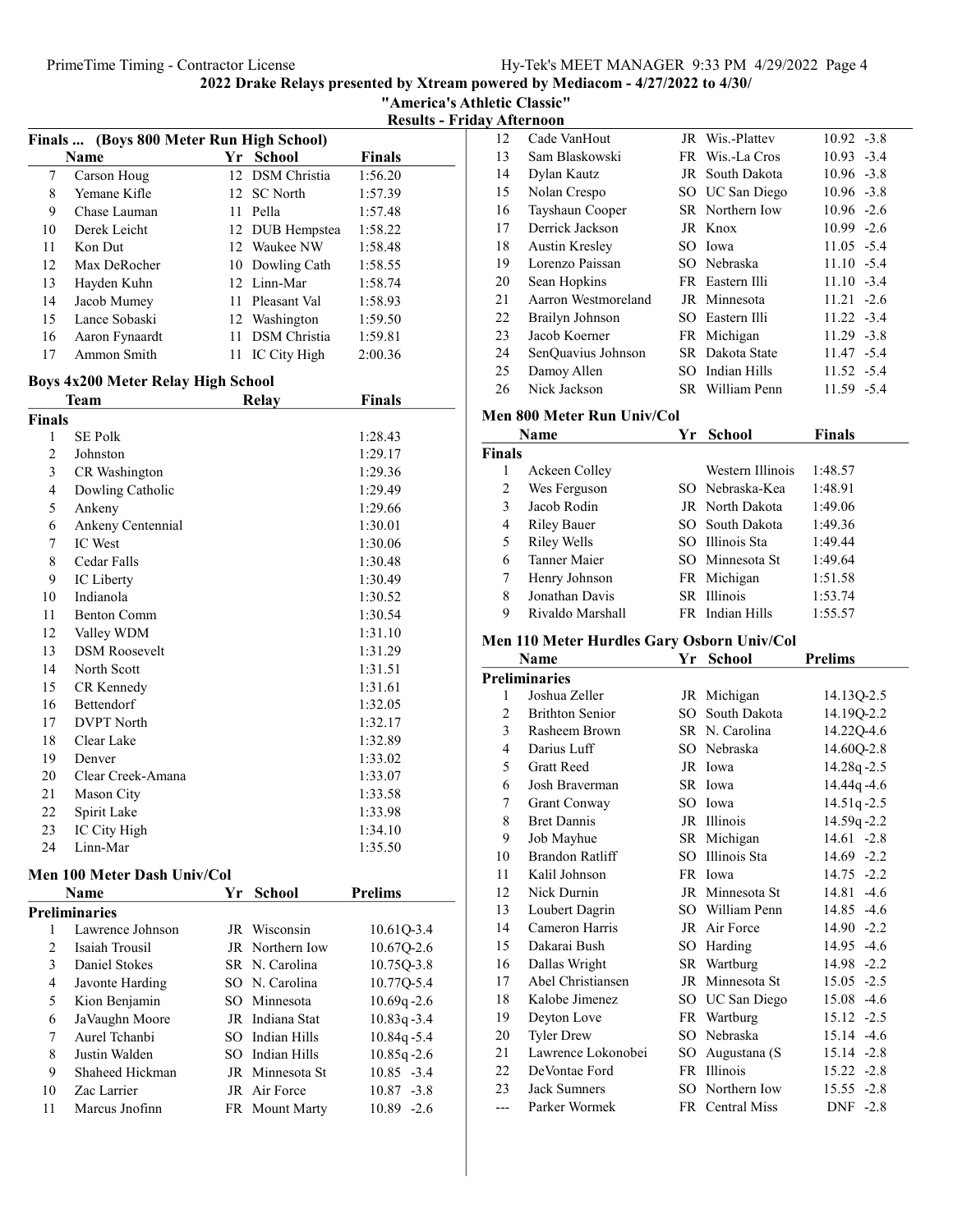2022 Drake Relays presented by Xtream powered by Mediacom - 4/27/2022 to 4/30/ "America's Athletic Classic"

|                |                                                            |    |                 |                | <b>Results - Friday Afternoon</b> |                |                     |
|----------------|------------------------------------------------------------|----|-----------------|----------------|-----------------------------------|----------------|---------------------|
|                | Preliminaries  (Men 110 Meter Hurdles Gary Osborn Univ/Co. |    |                 |                |                                   | 5.             | Sam B               |
|                | <b>Name</b>                                                |    | Yr School       | <b>Prelims</b> |                                   | 6              | Austin              |
| $---$          | Jekeel Suber                                               |    | JR Eastern Illi | DNF -2.2       |                                   | 7              | Safin V             |
| ---            | Jathan Deberry                                             |    | SR Central Miss | $DNF -2.2$     |                                   | 8              | Robbie              |
| ---            | Hugo Morvan                                                |    | SO South Dakota | DNF -2.8       |                                   | 9              | Parker              |
|                | Men 400 Meter Hurdles Univ/Col                             |    |                 |                |                                   | 10             | Justin 1            |
|                | Name                                                       |    | Yr School       | Finals         |                                   | 11             | Micayl              |
| <b>Finals</b>  |                                                            |    |                 |                |                                   | 12             | <b>Brando</b>       |
| 1              | Cory Poole                                                 |    | SR N. Carolina  | 50.27          |                                   | 13             | Micha               |
| $\overline{c}$ | Kenroy Williams                                            |    | SR Kentucky     | 50.57          |                                   | 14             | Mitch               |
| 3              | Dallas Wright                                              |    | SR Wartburg     | 50.88          |                                   | 15             | Matthi              |
| $\overline{4}$ | Raymonte Dow                                               |    | JR Iowa         | 51.61          |                                   | 16             | Lloyd I             |
| 5              | Reid Pierzinski                                            |    | JR South Dakota | 52.06          |                                   | 17             | James               |
| 6              | Julien Gillum                                              |    | JR Iowa         | 52.12          |                                   | 18             | Till Ste            |
| 7              | Aveon Reid                                                 |    | JR N. Carolina  | 52.17          |                                   | 19             | Isaiah <sup>1</sup> |
| $\,$ 8 $\,$    | Max Frye                                                   |    | SR Notre Dame   | 52.18          |                                   | 20             | Daniel              |
| 9              | Robert Williams                                            |    | SO Illinois     | 52.30          |                                   | 21             | Franki              |
| 10             | Joel Smith                                                 |    | JR Bethel (Minn | 52.41          |                                   | 22             | Shoma               |
| 11             | Will Reemtsma                                              |    | JR St. Ambrose  | 52.57          |                                   | 23             | Aries S             |
| 12             | Cory Berg                                                  |    | SO Nebraska     | 52.73          |                                   |                | <b>Men Shot Pu</b>  |
| 13             | DeVontae Ford                                              |    | FR Illinois     | 52.89          |                                   |                | <b>Name</b>         |
| 14             | Cortney Watkins                                            |    | FR Iowa Western | 52.98          |                                   | <b>Finals</b>  |                     |
| 15             | David Olowookere                                           |    | SO Drake        | 53.04          |                                   | $\mathbf{1}$   | Maxwe               |
| 16             | Nathan Farrell                                             |    | FR Iowa         | 53.21          |                                   | $\overline{2}$ | Alexan              |
| 17             | Angelo Romagna                                             |    | SR Drake        | 53.45          |                                   | 3              | Nikola              |
| 18             | Phillip Jefferson                                          |    | FR Iowa         | 53.75          |                                   | 4              | Kevin               |
| 19             | <b>Riley Baker</b>                                         |    | JR Eastern Illi | 55.16          |                                   | 5              | Micha               |
| ---            | Drake Woody                                                |    | SO Iowa         | <b>DNF</b>     |                                   | 6              | Logan               |
| ---            | Fallou Gaye                                                |    | JR Harding      | DQ             |                                   | 7              | Josh S              |
| ---            | Beck O'Daniel                                              |    | SO Kentucky     | DQ             |                                   | 8              | Tyler S             |
|                |                                                            |    |                 |                |                                   | 9              | Kyle A              |
|                | Men 4x1600 Meter Relay Univ/Col                            |    |                 |                |                                   | 10             | Trevor              |
|                | Team                                                       |    | <b>Relay</b>    | <b>Finals</b>  |                                   | 11             | John S              |
| <b>Finals</b>  |                                                            |    |                 |                |                                   | 12             | Nick R              |
| 1              | Iowa State                                                 |    |                 | 16:23.05       |                                   | 13             | Clayto              |
| $\overline{2}$ | Oklahoma State                                             |    |                 | 16:31.38       |                                   | 14             | Kevin               |
| 3              | Missouri                                                   |    |                 | 16:40.21       |                                   | 15             | Nathan              |
| $\overline{4}$ | Wisconsin                                                  |    |                 | 16:41.22       |                                   | 16             | Dawso               |
| 5              | <b>Bradley</b>                                             |    |                 | 16:46.28       |                                   | 17             | Amiri l             |
| 6              | Air Force                                                  |    |                 | 16:46.51       |                                   | 18             | Steven              |
| 7              | Arkansas State                                             |    |                 | 16:51.77       |                                   | 19             | Tom Y               |
| 8              | Kansas State                                               |    |                 | 16:52.71       |                                   | 20             | Elijah <sup>:</sup> |
| 9              | Michigan                                                   |    |                 | 16:56.05       |                                   | 21             | Aiden <sup>1</sup>  |
| 10             | Illinois<br>Saint Louis                                    |    |                 | 17:03.12       |                                   | 22             | Jessie !            |
| 11<br>12       | Missouri                                                   |    | Β               | 17:08.57       |                                   | ---            | Kevin               |
| 13             |                                                            |    |                 | 17:25.34       |                                   |                | <b>Men Javelin</b>  |
|                | Oklahoma Baptist                                           |    |                 | 17:27.60       |                                   |                | Name                |
|                | Men Long Jump Univ/Col                                     |    |                 |                |                                   | <b>Finals</b>  |                     |
|                | Name                                                       | Yr | <b>School</b>   | <b>Finals</b>  |                                   | 1              | Marcus              |
| <b>Finals</b>  |                                                            |    |                 |                |                                   | 2              | Austin              |
| $\mathbf{1}$   | James Carter                                               |    | JR Iowa         | 7.84m 2.9      |                                   | 3              | John K              |
| $\sqrt{2}$     | Ramsey Hunt                                                |    | SO Eastern Illi | 7.66m 4.1      |                                   | $\overline{4}$ | Jarett J            |
| 3              | Christopher Goodwin                                        |    | SR Central Miss | 7.61m 3.8      |                                   | 5              | Thoma               |
| $\overline{4}$ | <b>Brock Lewis</b>                                         |    | SO Central Coll | 7.43m 6.4      |                                   |                | Dakota              |

|                | <i><b>THINTHOOH</b></i>      |    |                 |                    |  |
|----------------|------------------------------|----|-----------------|--------------------|--|
| 5              | Sam Blaskowski               |    | FR Wis.-La Cros | 7.43m 2.7          |  |
| 6              | <b>Austin West</b>           |    | SO Iowa         | 7.40m 2.7          |  |
| 7              | Safin Wills                  |    | SR Purdue       | 7.40m 1.9          |  |
| 8              | Robbie Springfield           |    | JR Kentucky     | 7.38m 1.9          |  |
| 9              | Parker Kiewiet               |    | SO Northern Iow | 7.34m 3.1          |  |
| 10             | Justin Moore                 |    | SR Viterbo      | 7.31m 3.6          |  |
| 11             | Micaylon Moore               |    | SO Nebraska     | 7.29m 0.5          |  |
| 12             | <b>Brandon Lewis</b>         |    | SR North Dakota | 7.15m 1.8          |  |
| 13             | Michael Buchanan             |    | FR Iowa Western | 7.13m 1.6          |  |
| 14             | Mitch Conard                 |    | SO Indiana Stat | $7.12m$ 4.1        |  |
|                |                              |    |                 |                    |  |
| 15             | Matthias Algarin             |    | SO Nebraska     | $7.11m$ 4.0        |  |
| 16             | Lloyd Hill Jr.               |    | JR Purdue       | $7.03m -2.0$       |  |
| 17             | James Gilbert                |    | JR Northwestern | $7.00m$ 3.0        |  |
| 18             | Till Steinforth              |    | FR Nebraska     | 6.98m 4.7          |  |
| 19             | Isaiah Martin                |    | SR Purdue       | $6.89m$ 0.2        |  |
| 20             | Daniel Mboyo                 |    | FR Illinois     | 6.88m 2.5          |  |
| 21             | Frankie Young III            |    | SO Indiana Stat | $6.85m$ 1.7        |  |
| 22             | Shomari Rogers-Walton        |    | SO Indiana Stat | $6.84m + 0.0$      |  |
| 23             | Aries Scott                  |    | SO Iowa Central | 6.45m 2.5          |  |
|                | <b>Men Shot Put Univ/Col</b> |    |                 |                    |  |
|                |                              |    |                 |                    |  |
|                | Name                         | Yr | <b>School</b>   | <b>Finals</b>      |  |
| <b>Finals</b>  |                              |    |                 |                    |  |
| 1              | Maxwell Otterdahl            |    | SO Nebraska     | 19.44m             |  |
| 2              | Alexander Talley             |    | SR Nebraska     | 19.33 <sub>m</sub> |  |
| 3              | Nikolas Curtiss              |    | SR Iowa         | 19.24m             |  |
| 4              | Kevin Sakson                 |    | SO Iowa State   | 19.00m             |  |
| 5              | Michael Shoaf                |    | SO Notre Dame   | 18.74m             |  |
| 6              | Logan Calvin                 |    | SR Illinois Sta | 18.73m             |  |
| 7              | Josh Sobota                  |    | JR Kentucky     | 18.58m             |  |
| 8              | Tyler Sudduth                |    | SO Illinois     | 18.53m             |  |
| 9              | Kyle Atkinson                |    | SO Minnesota    | 18.27m             |  |
| 10             | Trevor Otterdahl             |    | SR North Dakota | 18.09m             |  |
| 11             | John Stefan                  |    | SR Notre Dame   | 17.96m             |  |
| 12             | Nick Ronnfeldt               |    | SO Nebraska     | 17.79m             |  |
| 13             | Clayton Hannula              |    | JR North Dakota | 17.42m             |  |
| 14             | Kevin Ruechel                |    | JR Wis.-Stout   | 17.33m             |  |
| 15             | Nathan Swadley               |    | JR Missouri S&T | 17.25m             |  |
| 16             | Dawson Ellingson             |    | JR Iowa         | 17.19m             |  |
| 17             | Amiri Buchanan               |    | SO Illinois Sta | 16.73m             |  |
| 18             | Steven Orzolek               |    | JR Minnesota St | 16.67m             |  |
| 19             | Tom Yezek                    |    | SR Northern Iow | 16.43m             |  |
| 20             | Elijah Barnes                |    | JR Iowa         | 16.33m             |  |
| 21             | Aiden Felty                  |    | SO Michigan     | 16.20m             |  |
| 22             | Jessie Sullivan              |    | SR South Dakota | 16.16m             |  |
|                | Kevin Shubert                |    |                 |                    |  |
| $---$          |                              |    | SO Nebraska     | <b>FOUL</b>        |  |
|                | Men Javelin Throw Univ/Col   |    |                 |                    |  |
|                | Name                         | Yr | School          | <b>Finals</b>      |  |
| <b>Finals</b>  |                              |    |                 |                    |  |
| 1              | Marcus Weaver                |    | SO Wis.-Eau Cla | 64.38m             |  |
| $\overline{2}$ | <b>Austin Parsons</b>        |    | JR Notre Dame   | 61.70m             |  |
| 3              | John Keenan                  |    | JR Notre Dame   | 61.07m             |  |
| 4              | Jarett Johnson               |    | SR Missouri S&T | 60.41m             |  |
| 5              | Thomas Hickerson             |    | SR Indiana Stat | 60.36m             |  |
| 6              | Dakota Schmidt               |    | JR NW Missouri  | 58.39m             |  |
|                |                              |    |                 |                    |  |
|                |                              |    |                 |                    |  |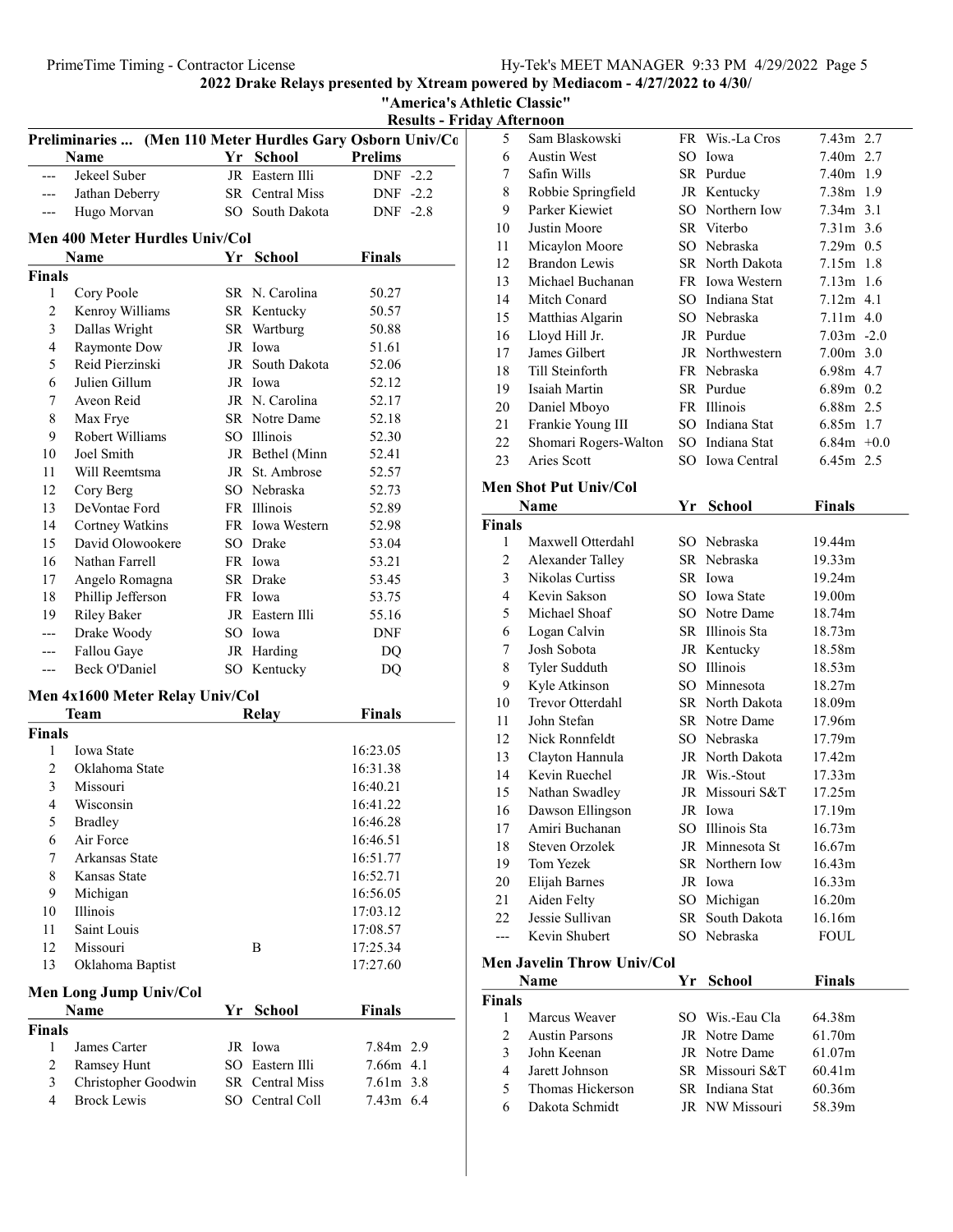| "America's Athletic Classic"      |
|-----------------------------------|
| <b>Results - Friday Afternoon</b> |

|                                      |                 |               | <b>Results - Friday At</b> |
|--------------------------------------|-----------------|---------------|----------------------------|
| Finals  (Men Javelin Throw Univ/Col) |                 |               | 13                         |
| <b>Name</b>                          | Yr School       | <b>Finals</b> | 14                         |
| Tyler Brown                          | SO Nebraska     | 58.07m        | 15                         |
| Joe Placek                           | FR Kansas State | 57.61m        | 16                         |

| 7  | <b>Tyler Brown</b> |     | SO Nebraska     | 58.07m             |
|----|--------------------|-----|-----------------|--------------------|
| 8  | Joe Placek         |     | FR Kansas State | 57.61m             |
| 9  | Tyl Woelber        |     | JR Augustana (S | 57.22m             |
| 10 | Kevin Wu           |     | SR Minnesota St | 56.91m             |
| 11 | Isaiah Martin      |     | SR Purdue       | 56.78m             |
| 12 | Matt Kraft         |     | SO North Dakota | 56.45m             |
| 13 | Jacob Ludwick      |     | FR Ottawa       | 56.39m             |
| 14 | Ben Gutekunst      |     | FR Baker        | 56.38m             |
| 15 | Leif Nelson        | SO. | Minot State     | 55.90m             |
| 16 | Mason Krause       |     | SO Doane        | 55.15m             |
| 17 | Andrew Walter      |     | JR North Dakota | 52.62m             |
| 18 | Hunter Krom        |     | SR Baker        | 51.50m             |
| 19 | Sam Roller         |     | FR North Dakota | 51.21m             |
| 20 | Will Tsai          | JR  | Drake           | 51.18m             |
| 21 | Aiden Ouimet       | SO. | <b>Illinois</b> | 49.00 <sub>m</sub> |
| 22 | Will Clark         |     | SR Harding      | 47.76m             |
| 23 | Treshawn Roberts   | SO. | Dakota State    | 45.84m             |
| 24 | Ethan Marshall     |     | SO Drake        | 37.42m             |

# Men 4x100 Meter Relay University

|    | Team               | Relay | <b>Prelims</b> |
|----|--------------------|-------|----------------|
|    | Preliminaries      |       |                |
| 1  | N. Carolina A&T    |       | 38.84Q         |
| 2  | Kentucky           |       | 39.38Q         |
| 3  | Iowa               |       | 39.93Q         |
| 4  | Purdue             |       | 39.78q         |
| 5  | Indiana State      |       | 40.12q         |
| 6  | <b>Nebraska</b>    |       | 40.24q         |
| 7  | Air Force          |       | 40.46g         |
| 8  | Michigan           |       | 40.61q         |
| 9  | South Dakota       |       | 40.75          |
| 10 | Missouri           |       | 40.82          |
| 11 | Eastern Illinois   |       | 40.86          |
| 12 | Illinois State     |       | 40.87          |
| 13 | Illinois           |       | 40.97          |
| 14 | St. Thomas (Minn.) |       | 41.74          |
|    | Minnesota          |       | <b>DNF</b>     |
|    | Northern Iowa      |       | <b>DNF</b>     |
|    |                    |       |                |

#### Men 4x400 Meter Relay College

| Team |                        | <b>Relay</b> | <b>Prelims</b> |
|------|------------------------|--------------|----------------|
|      | <b>Preliminaries</b>   |              |                |
| 1    | MSU-Moorhead           |              | 3:11.93Q       |
| 2    | Loras                  |              | 3:13.58O       |
| 3    | Central Missouri       |              | 3:14.74O       |
| 4    | <b>Iowa Western CC</b> |              | 3:14.78Q       |
| 5    | Oklahoma Baptist       |              | 3:12.77q       |
| 6    | St. Mary (Kan.)        |              | 3:14.33q       |
| 7    | Dubuque                |              | 3:14.47q       |
| 8    | Wis.-Eau Claire        |              | 3:14.93q       |
| 9    | Mount Marty            |              | 3:15.55        |
| 10   | Bethel (Minn.)         |              | 3:15.68        |
| 11   | Minnesota State        |              | 3:16.32        |
| 12   | Dordt                  |              | 3:16.45        |

| 13 | Wartburg            | 3:16.48 |
|----|---------------------|---------|
| 14 | Hawkeye CC          | 3:16.87 |
| 15 | Doane               | 3:17.67 |
| 16 | St. Francis (Ill.)  | 3:17.85 |
| 17 | Lewis               | 3:18.16 |
| 18 | Concordia-Moorhead  | 3:18.24 |
| 19 | Nebraska Wesleyan   | 3:19.72 |
| 20 | St. Ambrose         | 3:20.09 |
| 21 | <b>Grand View</b>   | 3:20.12 |
| 22 | Northwestern (Iowa) | 3:20.14 |
| 23 | Dakota State        | 3:22.38 |
| 24 | Ripon               | 3:23.22 |
| 25 | Wis.-Parkside       | 3:24.38 |
| 26 | Kansas Wesleyan     | 3:25.72 |
|    | Concordia (Neb.)    | DNF     |

#### Men 400 Meter Dash Wheelchair Paralympic

|               | Name                | Yr School    | <b>Finals</b> |  |
|---------------|---------------------|--------------|---------------|--|
| <b>Finals</b> |                     |              |               |  |
|               | Erik Hightower      | <b>USPTF</b> | 52.53         |  |
| 2             | Miguel Jimenez      | <b>USPTF</b> | 53.41         |  |
| 3             | Noah Eckleberg      | <b>USPTF</b> | 55.42         |  |
| 4             | Evan Correll        | Unattached   | 55.66         |  |
| 5             | Gianfranco Iannotta | <b>USPTF</b> | 72.50         |  |
|               |                     |              |               |  |

### Mixed 400 Meter Dash Wheelchair HS Wheelchair

|               | <b>Name</b>       | Yr School                    | <b>Finals</b> |  |
|---------------|-------------------|------------------------------|---------------|--|
| <b>Finals</b> |                   |                              |               |  |
|               | Wyatt Willand     | M <sub>12</sub> Nwood-Kenset | 56.91         |  |
|               | Jayden Stafford   | M09 Mid-Prairie              | 71.07         |  |
| 3             | Xander Rentschler | M West Lyon                  | 1:21.59       |  |
|               | Alayna Darter     | W09 DUB Hempstea             | 1:33.88       |  |
| 5             | Koda Beland       | M <sub>12</sub> Cedar Falls  | 1:40.70       |  |
|               |                   |                              |               |  |

# Mixed 4x100 Meter Relay Special Olympics

|               | Team                       | Relay | <b>Finals</b> |  |
|---------------|----------------------------|-------|---------------|--|
| <b>Finals</b> |                            |       |               |  |
|               | Pelicans                   |       | 74.46         |  |
| $\mathcal{D}$ | Goodwill Waterloo          |       | 75.83         |  |
| 3             | <b>Scott County Adults</b> |       | 76.43         |  |
| 4             | CR Parks & Rec             |       | 1:21.19       |  |
| 5             | Sioux City Knights         |       | 1:23.75       |  |
| 6             | Spencer Tigers Purple      |       | 1:25.59       |  |
|               | Spencer Tigers Gold        |       | 1:26.02       |  |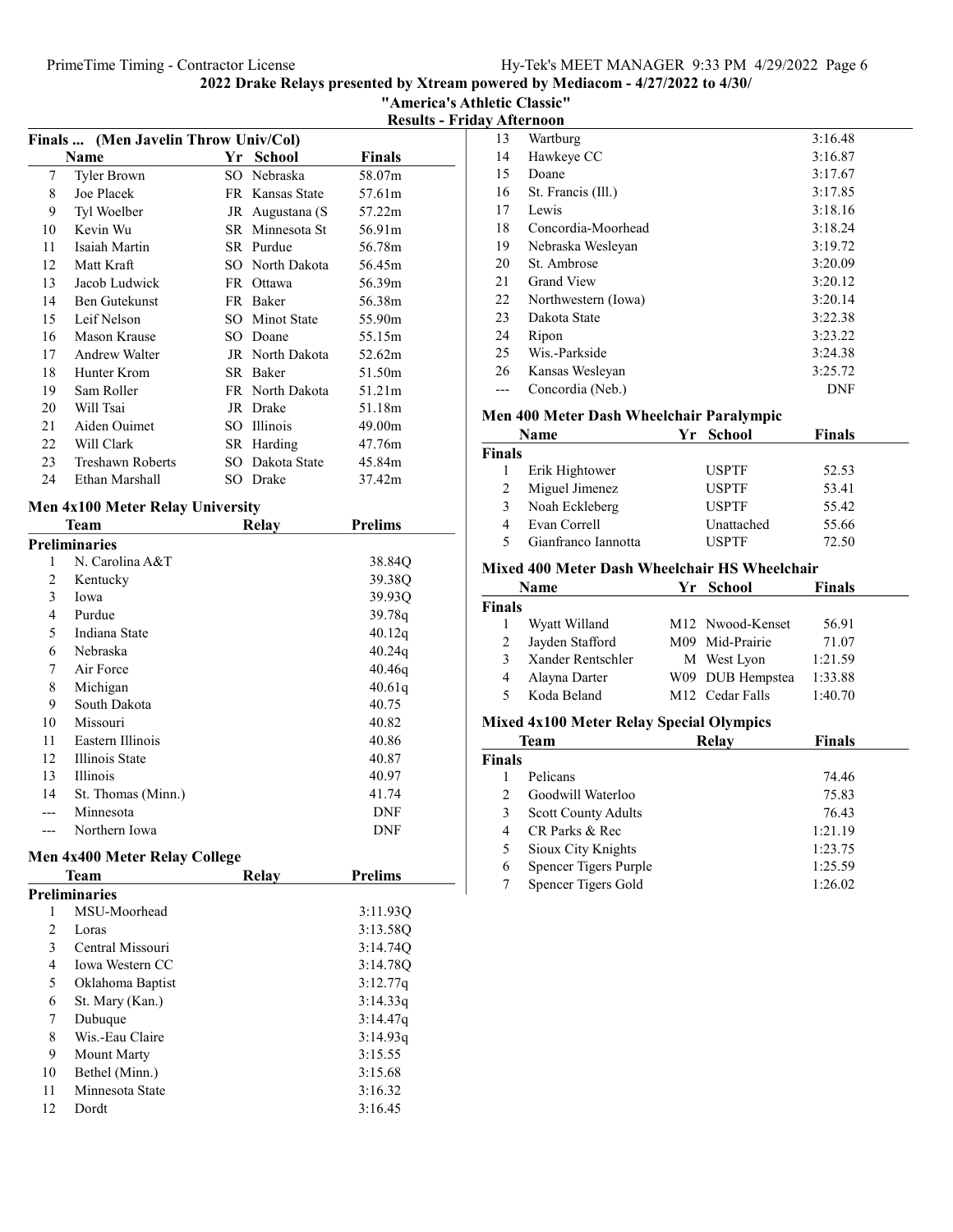"America's Athletic Classic"

| <b>Girls 400 Meter Dash High School</b><br>Finals<br>Name<br>Yr School |                        |    |                |       |  |  |
|------------------------------------------------------------------------|------------------------|----|----------------|-------|--|--|
| Finals                                                                 |                        |    |                |       |  |  |
| 1                                                                      | Gabby Cortez           |    | 12 Prairie CR  | 56.15 |  |  |
| $\mathfrak{D}$                                                         | Ainsley Erzen          |    | 12 Carlisle    | 56.18 |  |  |
| 3                                                                      | Claire Farrell         | 11 | Norwalk        | 56.39 |  |  |
| 4                                                                      | Mitzi Evans            | 12 | Mid-Prairie    | 56.98 |  |  |
| 5                                                                      | Rylee Steffen          | 10 | Wahlert Dub    | 57.05 |  |  |
| 6                                                                      | Audrey Biermann        | 12 | Epworth WD     | 57.14 |  |  |
| 7                                                                      | Ani Wedemeyer          | 09 | IC City High   | 57.21 |  |  |
| 8                                                                      | Emma Bock              |    | 12 Solon       | 57.31 |  |  |
| 9                                                                      | Adalyn Reynolds        | 12 | Mount Ayr      | 57.66 |  |  |
| 10                                                                     | Erika Kuntz            | 12 | Kingsley-Pie   | 57.75 |  |  |
| 11                                                                     | Sidney Swartzendruber  | 10 | CR Kennedy     | 58.24 |  |  |
| 12                                                                     | Jaidyn Sellers         | 10 | Panorama       | 58.66 |  |  |
| 13                                                                     | Haley Meyer            |    | 12 Kee Lansing | 58.89 |  |  |
| 14                                                                     | Reese Brownlee         | 09 | Clear Lake     | 59.03 |  |  |
| 15                                                                     | Addison Swartzendruber | 10 | CR Kennedy     | 59.06 |  |  |
| 16                                                                     | Jayce Blanchard        | 11 | Johnston       | 60.38 |  |  |
|                                                                        |                        |    |                |       |  |  |

# Girls 4x400 Meter Relay High School

|        | Team                                  | Relay | <b>Prelims</b> |
|--------|---------------------------------------|-------|----------------|
|        | <b>Preliminaries</b>                  |       |                |
| 1      | Solon                                 |       | 3:55.44q       |
| 2      | Ames                                  |       | 3:57.80q       |
| 3      | Waukee NW                             |       | 3:57.94q       |
| 4      | IC City High                          |       | 3:58.28q       |
| 5      | Van Meter                             |       | 3:58.48q       |
| 6      | <b>CR</b> Prairie                     |       | 4:01.23q       |
| 7      | Ankeny                                |       | 4:01.39q       |
| 8      | <b>SE Polk</b>                        |       | 4:02.28q       |
| 9      | <b>DSM Roosevelt</b>                  |       | 4:02.54        |
| 10     | Denver                                |       | 4:03.95        |
| 11     | Wahlert Dub                           |       | 4:04.34        |
| 12     | Assumption                            |       | 4:04.95        |
| 13     | Cedar Falls                           |       | 4:05.36        |
| 14     | Mt Vernon                             |       | 4:06.35        |
| 15     | New Hampton                           |       | 4:06.86        |
| 16     | <b>Bettendorf</b>                     |       | 4:07.12        |
| 17     | Johnston                              |       | 4:07.67        |
| 18     | Waukee                                |       | 4:07.89        |
| 19     | <b>DUB</b> Hempstead                  |       | 4:08.46        |
| 20     | Pleasant Valley                       |       | 4:08.70        |
| 21     | <b>IC</b> West                        |       | 4:10.24        |
| 22     | <b>ADM</b> Adel                       |       | 4:11.15        |
| 23     | Williamsburg                          |       | 4:11.69        |
| 24     | Independence                          |       | 4:13.07        |
|        | Girls 4x100 Meter Relay Middle School |       |                |
|        | Team                                  | Relay | <b>Finals</b>  |
| Finale |                                       |       |                |

| Finals |                         |       |
|--------|-------------------------|-------|
|        | 1 St. Frances of Assisi | 53.37 |
|        | 2 Timberline, Waukee    | 53.60 |
|        | 3 Southeast Polk JH     | 53.69 |
| 4      | Pella MS                | 54.03 |

| 5         | Waverly-Shell Rock      | 54.12 |
|-----------|-------------------------|-------|
| 6         | Drexler MS              | 54.19 |
| 7         | Stilwell                | 54.31 |
| $\,$ $\,$ | Ankeny Southview        | 54.74 |
| 9         | Ankeny Centennia        | 55.04 |
| 10        | Merrill                 | 55.20 |
| 11        | Urbandale               | 55.43 |
| 12        | Goodrell                | 55.44 |
| 13        | Johnston MS             | 55.68 |
| 14        | Norwalk                 | 55.88 |
| 15        | Indianola MS            | 56.39 |
| 16        | Newton                  | 56.56 |
| 17        | Fort Dodge              | 56.58 |
| 18        | St. Pius X              | 56.97 |
| 19        | Lawton-Bronson MS       | 56.99 |
| 20        | Bondurant-Farrar        | 57.12 |
| 21        | Dallas Center Grimes    | 57.34 |
| 22        | Meredith                | 57.52 |
| 23        | <b>Eddyville Blakes</b> | 57.75 |
| 24        | Centerville             | 57.76 |
| 25        | Callanan                | 57.82 |
| 26        | Holy Trinity Cat        | 58.04 |
| 27        | Hoyt                    | 58.25 |
| 28        | <b>Sacred Heart</b>     | 58.84 |
| 29        | Prairieview, Waukee     | 59.03 |
| 30        | West Sioux, Hawarden    | 59.48 |
| 31        | Colfax-Mingo            | 60.07 |
| 32        | <b>Brody</b>            | 60.13 |
| 33        | Harding                 | 60.31 |
| 34        | St. Augustin/Ber        | 60.60 |
| 35        | Dunkerton               | 60.61 |
| 36        | St. Anthony             | 60.83 |
| 37        | Weeks                   | 61.21 |
| 38        | Indian Hills            | 61.32 |
| 39        | St. Theresa Cath        | 61.59 |
| 40        | McCombs                 | 65.23 |
| 41        | St. Luke the Eva        | 67.45 |

# Girls Distance Medley Middle School

|               | Team                  | Relav | <b>Finals</b> |
|---------------|-----------------------|-------|---------------|
| <b>Finals</b> |                       |       |               |
|               | Johnston MS           |       | 4:23.22       |
| $\mathcal{L}$ | Dallas Center Grimes  |       | 4:25.02       |
| 3             | Des Moines Christian  |       | 4:25.37       |
| 4             | St. Augustin/Ber      |       | 4:38.97       |
| 5             | Ankeny Southview      |       | 4:39.69       |
| 6             | St. Frances of Assisi |       | 4:42.92       |
| 7             | Indianola MS          |       | 4:44.80       |
| 8             | St. Pius X            |       | 4:48.42       |

# Women 200 Meter Dash Univ/Col

|               | <b>Name</b>       | Yr School           | <b>Finals</b> |
|---------------|-------------------|---------------------|---------------|
| <b>Finals</b> |                   |                     |               |
| Ι.            | Delecia McDuffie  | SR N. Carolina      | 23.44 -1.3    |
|               | 2 Amira Young     | <b>IR</b> Minnesota | $23.69 -1.3$  |
| 3             | - Sara Reifenrath | SO South Dakota     | 23.76 -1.3    |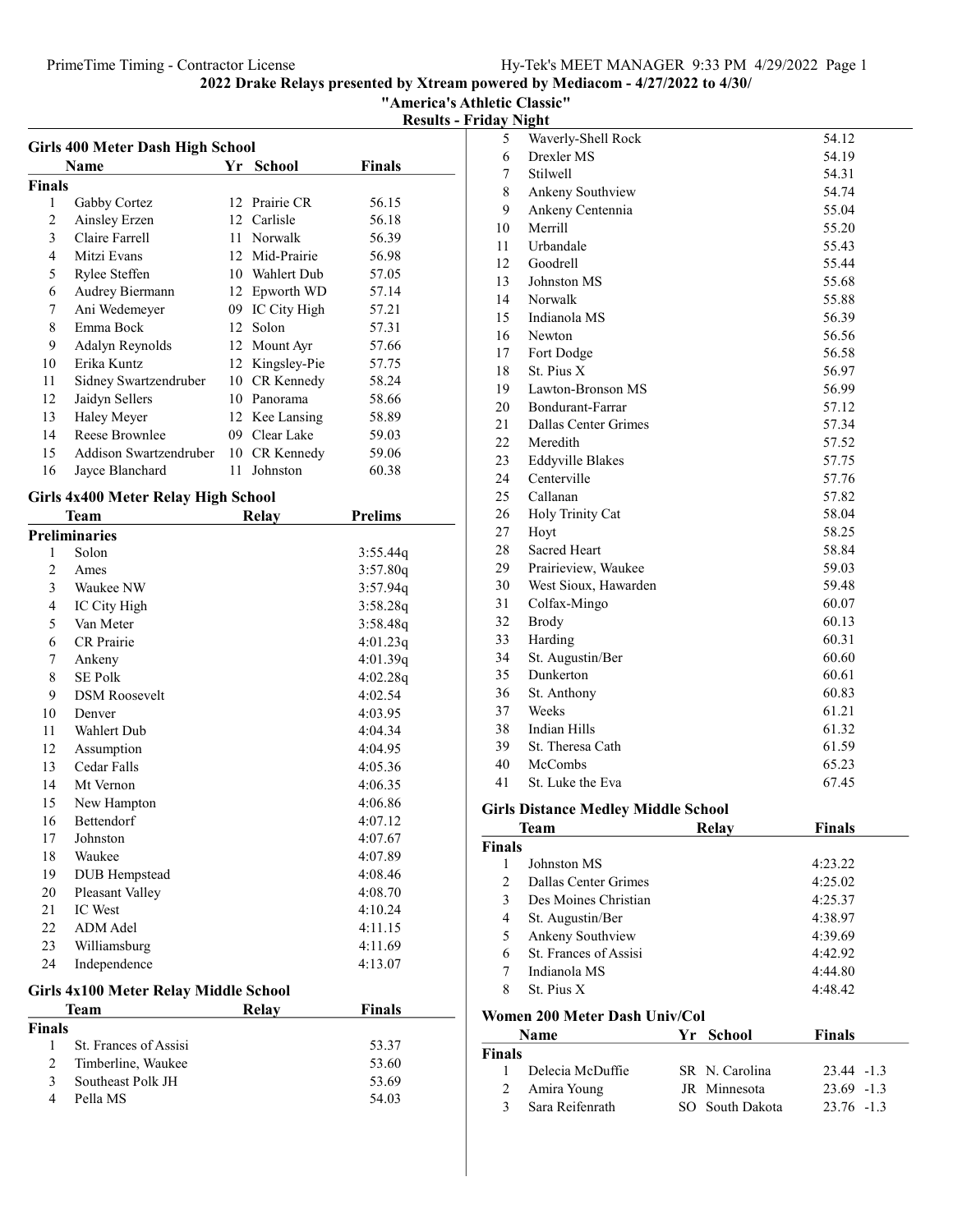|  |  | "America's Athletic Classic" |  |
|--|--|------------------------------|--|
|  |  |                              |  |

| <b>Results - Friday Night</b> |  |  |
|-------------------------------|--|--|
|-------------------------------|--|--|

|                             | Finals  (Women 200 Meter Dash Univ/Col) |      |                 |                 |
|-----------------------------|-----------------------------------------|------|-----------------|-----------------|
| <b>School</b><br>Name<br>Yr |                                         |      |                 | <b>Finals</b>   |
| 4                           | <b>BreeAna Bates</b>                    |      | FR Michigan     | $23.86 +0.0$    |
| 5                           | Ziyah Holman                            | SO   | Michigan        | $-1.3$<br>23.86 |
| 6                           | Odell Frye                              |      | JR Minnesota    | 23.95<br>$+0.0$ |
| 7                           | Skylynn Blue                            |      | FR Northern Ill | $-1.3$<br>23.97 |
| 8                           | Hiba Mahgoub                            |      | Sudan           | $24.03 -1.3$    |
| 9                           | Rondajai Washington                     |      | SO Missouri     | $24.14 +0.0$    |
| 10                          | Arianna Walker                          | FR - | Illinois Sta    | 24.20<br>$+0.0$ |
| 11                          | Malia Watkins                           |      | SO Northern Ill | $24.43 - 2.3$   |
| 12                          | Savannah Nevels                         |      | SR Missouri     | 24.65<br>$+0.0$ |
| 13                          | Kayla McCray                            |      | FR Indian Hills | $24.73 +0.0$    |
| 14                          | Libby Wedewer                           |      | SO Northern Iow | $24.85 -2.3$    |
| 15                          | Kahliyah Anderson                       |      | SO Indian Hills | $25.61 -2.3$    |
|                             | Women 400 Meter Dash Univ/Col           |      |                 |                 |
|                             | Name                                    | Yr   | <b>School</b>   | <b>Finals</b>   |
| <b>Finals</b>               |                                         |      |                 |                 |
| 1                           | Ziyah Holman                            |      | SO Michigan     | 53.36           |
| 2                           | Janielle Josephs                        | SO.  | Minnesota       | 54.18           |
| 3                           | Jessica McDowell                        |      | SO Illinois     | 54.24           |
| 4                           | Jayla Campbell                          |      | SO Minnesota    | 54.85           |
| 5                           | Annalee Robinson                        |      | FR South Dakota | 55.59           |
| 6                           | Nell Graham                             |      | SO North Dakota | 55.74           |
| 7                           | Amiyah Davis                            |      | FR Bradley      | 55.80           |
| 8                           | Chloe Larsen                            |      | FR Iowa         | 56.03           |
| 9                           | Alvssa Pfadenhauer                      |      | FR Loras        | 56.12           |

|                | Name               | Yr     | School          | Finals |  |
|----------------|--------------------|--------|-----------------|--------|--|
| Finals         |                    |        |                 |        |  |
| 1              | Ziyah Holman       | SO.    | Michigan        | 53.36  |  |
| $\overline{2}$ | Janielle Josephs   | SO.    | Minnesota       | 54.18  |  |
| 3              | Jessica McDowell   |        | SO Illinois     | 54.24  |  |
| 4              | Jayla Campbell     |        | SO Minnesota    | 54.85  |  |
| 5              | Annalee Robinson   |        | FR South Dakota | 55.59  |  |
| 6              | Nell Graham        | $SO^-$ | North Dakota    | 55.74  |  |
| 7              | Amiyah Davis       |        | FR Bradley      | 55.80  |  |
| 8              | Chloe Larsen       |        | FR Iowa         | 56.03  |  |
| 9              | Alyssa Pfadenhauer |        | FR Loras        | 56.12  |  |
| 10             | Zakiya Johnson     |        | SO Eastern Illi | 56.42  |  |
| 11             | Eve Balseiro       |        | SO Notre Dame   | 56.45  |  |
| 12             | Maxine Schultz     |        | SO UC San Diego | 56.51  |  |
| 13             | Briandrias Rhodes  |        | SO Drake        | 56.53  |  |
| 14             | Cerington Jones    |        | FR South Dakota | 56.80  |  |
| 15             | Laney Fitzpatrick  |        | FR Iowa         | 56.82  |  |
| 16             | Hannah Ivy         | JR     | <b>Bradley</b>  | 57.13  |  |
| 17             | Chika Amene        | SR     | Michigan        | 57.22  |  |
| 18             | Nylah Perry        | FR     | Iowa            | 57.65  |  |
| 19             | Jill Bennett       |        | SO Northern Iow | 58.22  |  |
| 20             | Kahliyah Anderson  | SO     | Indian Hills    | 58.76  |  |
| 21             | Rachel Battershell |        | JR Concordia (N | 61.23  |  |
| ---            | Danni Stoughton    | SO     | <b>Illinois</b> | DQ     |  |
| ---            | Jahnetta Jones     | SO     | Northern Ill    | DQ     |  |
|                |                    |        |                 |        |  |

# Women 1500 Meter Run Seeded Univ/Col

|               | <b>Name</b>           |     | Yr School       | Finals  |
|---------------|-----------------------|-----|-----------------|---------|
| <b>Finals</b> |                       |     |                 |         |
|               | Olivia Howell         |     | SO Illinois     | 4:15.50 |
| 2             | Bethany Hasz          |     | SR Minnesota    | 4:18.97 |
| 3             | Anastasia Korzenowski |     | JR Minnesota    | 4:21.49 |
| 4             | Julia Nielsen         |     | SO Bradley      | 4:21.70 |
| 5             | Perri Bockrath        |     | JR Kentucky     | 4:22.44 |
| 6             | Cailee Peterson       |     | SR South Dakota | 4:22.94 |
| 7             | Kayla Windemuller     |     | SR Michigan     | 4:23.60 |
| 8             | Megan Hasz            |     | SR Minnesota    | 4:23.62 |
| 9             | Melissa Menghini      |     | SR Missouri     | 4:24.43 |
| 10            | Amber Aesoph          | SO. | Iowa            | 4:25.51 |
| 11            | Katie Follett         |     | <b>Brooks</b>   | 4:27.06 |

| кау газні      |                                  |                 |               |  |
|----------------|----------------------------------|-----------------|---------------|--|
| 12             | Abrielle Jirele                  | SO South Dakota | 4:27.56       |  |
| 13             | Lucy Petee                       | SO Michigan     | 4:30.26       |  |
| ---            | Savannah Camacho                 | Unattached      | DNF           |  |
|                | Women 4x200 Meter Relay Univ/Col |                 |               |  |
|                | Team                             | <b>Relay</b>    | <b>Finals</b> |  |
| Finals         |                                  |                 |               |  |
| 1              | Kentucky                         |                 | 1:32.98       |  |
| $\mathfrak{2}$ | Minnesota State                  |                 | 1:34.87       |  |
| 3              | Purdue                           |                 | 1:35.35       |  |
| $\overline{4}$ | South Dakota                     |                 | 1:35.94       |  |
| 5              | St. Norbert                      |                 | 1:40.05       |  |
| 6              | Utah                             |                 | 1:40.34       |  |
| 7              | <b>Indiana State</b>             |                 | 1:40.35       |  |
| 8              | Illinois                         |                 | 1:40.59       |  |
| 9              | Marquette                        |                 | 1:40.67       |  |
| 10             | Loras                            |                 | 1:40.79       |  |
| 11             | Saint Louis                      |                 | 1:41.29       |  |
| 12             | North Dakota State               |                 | 1:41.54       |  |
| 13             | Drake                            |                 | 1:41.64       |  |
| 14             | Northern Iowa                    |                 | 1:41.94       |  |
| 15             | North Dakota                     |                 | 1:42.01       |  |
| 16             | St. Thomas (Minn.)               |                 | 1:42.30       |  |
| 17             | Dubuque                          |                 | 1:42.73       |  |
| 18             | Bemidji State                    |                 | 1:43.03       |  |
| 19             | Northern Illinois                |                 | 1:43.09       |  |
| 20             | Dordt                            |                 | 1:43.31       |  |
| 21             | Ripon                            |                 | 1:44.72       |  |
| 22             | Wis.-Platteville                 |                 | 1:45.34       |  |
| 23             | Augustana (S.D.)                 |                 | 1:46.47       |  |
| 24             | Northwestern (Iowa)              |                 | 1:46.56       |  |
| 25             | <b>Buena Vista</b>               |                 | 1:46.94       |  |
| 26             | Central College                  |                 | 1:47.05       |  |
| ---            | St. Ambrose                      |                 | DQ            |  |
|                |                                  |                 |               |  |

# Women Long Jump Univ/Col

|               | Name             | Yr | <b>School</b>   | <b>Finals</b> |  |
|---------------|------------------|----|-----------------|---------------|--|
| <b>Finals</b> |                  |    |                 |               |  |
| 1             | Lishanna Ilves   |    | SO Nebraska     | $6.29m +0.0$  |  |
| 2             | Kary Petricka    |    | FR Minnesota St | $6.09m$ 1.5   |  |
| 3             | Zionn Pearson    |    | JR Nebraska     | $6.00m - 0.1$ |  |
| 4             | Hannah Morris    |    | JR Minnesota    | $5.99m +0.0$  |  |
| 5             | Elise Ulseth     |    | SR North Dakota | 5.99m 2.1     |  |
| 6             | Samoya Neil      |    | FR U-Mary       | 5.96m 2.0     |  |
| 7             | Ameia Wilson     |    | JR Michigan     | 5.88m 0.6     |  |
| 8             | Ashley McElmurry |    | SO Nebraska     | $5.84m +0.0$  |  |
| 9             | D'Andra Morris   |    | SR U-Mary       | $5.82m -0.7$  |  |
| 10            | Grace Emineth    |    | SO North Dakota | 5.81m 3.5     |  |
| 11            | Jennifer Parent  |    | SR North Dakota | 5.81m 1.3     |  |
| 12            | Arianna Passeri  |    | JR U-Mary       | 5.77m 4.7     |  |
| 13            | Tionna Tobias    |    | JR Iowa         | 5.76m 0.5     |  |
| 14            | Daejha Moss      |    | SR North Dakota | 5.75m 1.7     |  |
| 15            | Makayla Jackson  |    | SO Minnesota St | $5.75m +0.0$  |  |
| 16            | Sydney Willits   |    | FR Iowa State   | 5.73m 1.6     |  |
| 17            | LaQwasia Stepney |    | SO Nebraska     | $5.72m +0.0$  |  |
| 18            | Jodi Lipp        |    | JR North Dakota | 5.71m 3.1     |  |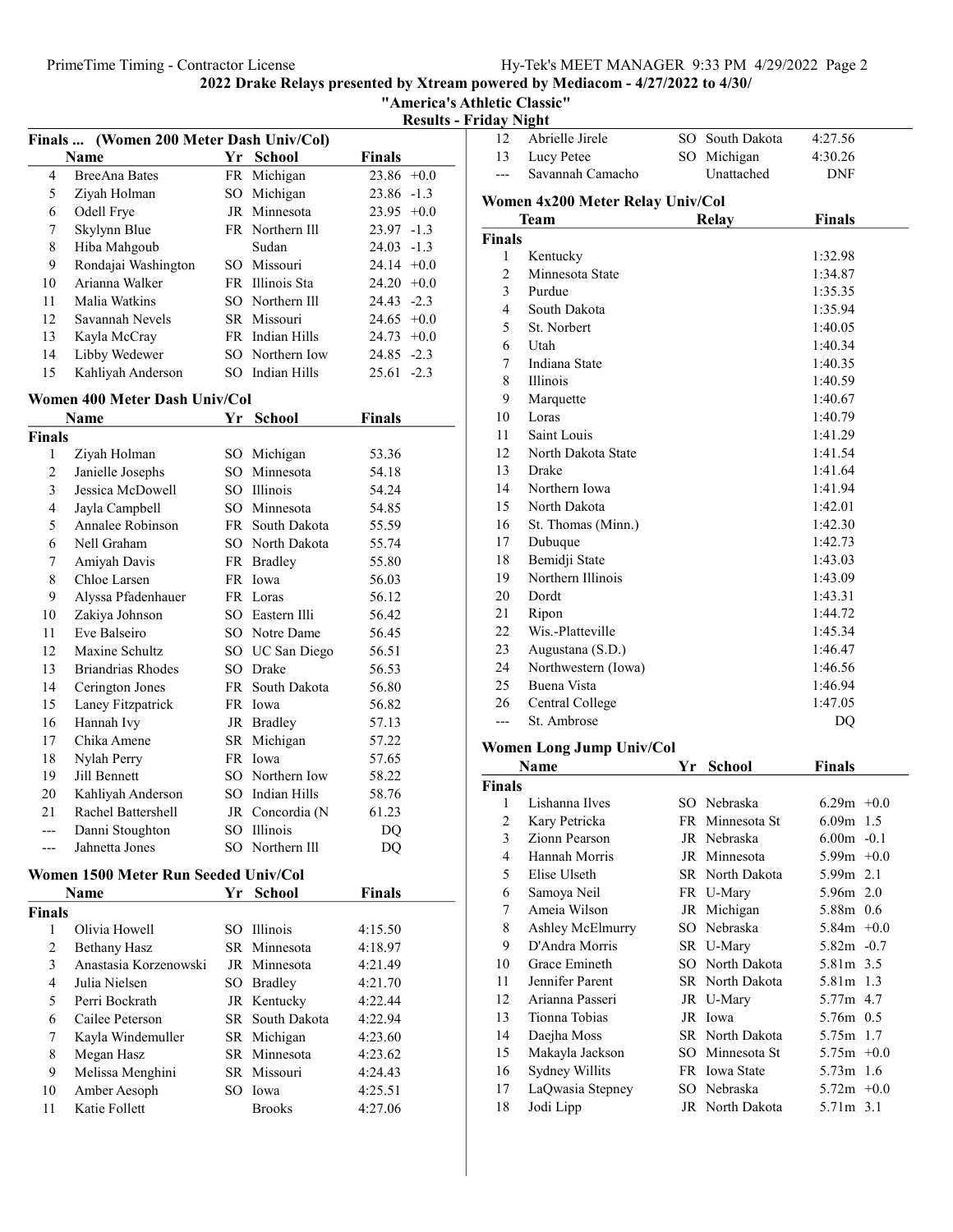2022 Drake Relays presented by Xtream powered by Mediacom - 4/27/2022 to 4/30/ "America's Athletic Classic"

|                | Finals  (Women Long Jump Univ/Col) |      |                       |               |
|----------------|------------------------------------|------|-----------------------|---------------|
|                | <b>Name</b>                        |      | Yr School             | <b>Finals</b> |
| 19             | Kenyae Majors                      |      | SR Northern Ill       | 5.66m 1.9     |
| 20             | Holly Gerberding                   | SR - | South Dakota          | 5.53m 0.4     |
| 21             | Makenna Vollmer                    |      | FR North Dakota       | 5.47m 0.3     |
| 22             | Clare McNamara                     | SO.  | Michigan              | $5.24m +0.0$  |
|                | <b>Women Shot Put Univ/Col</b>     |      |                       |               |
|                | Name                               | Yr   | <b>School</b>         | <b>Finals</b> |
| <b>Finals</b>  |                                    |      |                       |               |
| 1              | Axelina Johansson                  |      | FR Nebraska           | 17.36m        |
| $\overline{2}$ | A'veun Moore-Jones                 |      | SR Southern Ill       | 16.84m        |
| 3              | <b>Tess Keyzers</b>                |      | SO Minnesota          | 16.18m        |
| $\overline{4}$ | Kat Moody                          |      | SO Iowa               | 16.10m        |
| 5              | Devia Brown                        |      | SR Minnesota          | 15.89m        |
| 6              | Kayleigh Conlon                    |      | SR Southern Ill       | 15.74m        |
| 7              | Molly Leppelmeier                  |      | SR Kentucky           | 15.68m        |
| 8              | Katie Fare                         |      | SO Northern Iow       | 15.31m        |
| 9              | Marin Ehler                        |      | JR Northern Iow       | 15.24m        |
| 10             | Amaya King                         |      | SR Purdue             | 15.22m        |
| 11             | Amanda Anderson                    |      | SR North Dakota       | 14.91m        |
| 12             | Chandler Haight                    |      | JR Drake              | 14.81m        |
| 13             | Jamie Kofron                       | SO   | Iowa                  | 14.78m        |
| 14             | Ashlan Burton                      | SR - | <b>Central Miss</b>   | 14.74m        |
| 15             | Rachel Tanczos                     |      | SR Notre Dame         | 14.66m        |
| 16             | Jasmine Greer                      |      | SO Kansas State       | 14.60m        |
| 17             | McKenzie Duwenhoegger FR Minnesota |      |                       | 14.58m        |
| 18             | Myejoi Williams                    |      | SO Illinois Sta       | 14.29m        |
| 19             | Katie Taylor                       |      | SR Minnesota St       | 14.14m        |
| 20             | Nicole Berry                       |      | JR Iowa               | 14.09m        |
| 21             | Skye Digman                        |      | JR Wis.-La Cros       | 14.05m        |
| 22             | Jayla Bynum                        |      | SO Indiana Stat       | 13.96m        |
| 23             | Emma Hertz                         |      | <b>SR</b> Sioux Falls | 13.78m        |
| 24             | Morgan Nealey                      |      | JR Northern Iow       | 13.73m        |
| 25             | <b>Brea Perron</b>                 |      | SR Minnesota St       | 13.47m        |
| 26             | Megan Gehrke                       |      | SR St. Thomas (       | 13.30m        |
| ---            | Bri'Yanna Robinson                 | JR   | Southern Ill          | <b>FOUL</b>   |

#### Women 4x800 Meter Relay University

|        | <b>Team</b>                      | Relay | <b>Finals</b> |                |
|--------|----------------------------------|-------|---------------|----------------|
| Finals |                                  |       |               |                |
| 1      | Kentucky                         |       | 8:25.25       | 10             |
| 2      | Oklahoma State                   |       | 8:28.17       | 8              |
| 3      | Kansas State                     |       | 8:31.22       | 6              |
| 4      | Michigan                         |       | 8:35.51       | 5              |
| 5      | Utah                             |       | 8:35.59       | 4              |
| 6      | Iowa                             |       | 8:35.75       | 3              |
| 7      | <b>Iowa State</b>                |       | 8:54.76       | $\overline{2}$ |
| 8      | Missouri                         |       | 9:10.24       | 1              |
| 9      | South Dakota St.                 |       | 9:17.67       |                |
|        | Minnesota                        |       | <b>DNF</b>    |                |
|        | Women 1600 Sprint Medley College |       |               |                |
|        | <b>Team</b>                      | Relay | <b>Finals</b> |                |
| Finals |                                  |       |               |                |
| 1      | Gustavus Adolphus                |       | 3:59.32       |                |

| <b>Results - Friday Night</b> |    |                    |         |
|-------------------------------|----|--------------------|---------|
|                               | 2  | Nebraska Wesleyan  | 4:00.32 |
|                               | 3  | Central Missouri   | 4:01.17 |
| າ 1.9                         | 4  | Augustana (S.D.)   | 4:01.75 |
| າ 0.4                         | 5  | Bethel (Minn.)     | 4:05.76 |
| 10.3                          | 6  | Kansas Wesleyan    | 4:07.71 |
| $1+0.0$                       | 7  | Morningside        | 4:10.16 |
|                               | 8  | Hawkeye CC         | 4:13.22 |
|                               | 9  | Concordia-St. Paul | 4:14.03 |
|                               | 10 | Oklahoma Baptist   | 4:14.73 |
|                               | 11 | Sioux Falls        | 4:15.83 |
|                               | 12 | York (Neb.)        | 4:19.37 |
|                               | 13 | Dordt              | 4:19.65 |
|                               | 14 | Lewis              | 4:22.52 |
|                               | 15 | Dakota State       | 4:22.79 |
| ï                             | 16 | St. Norbert        | 4:28.08 |
|                               | 17 | Coe                | 4:34.50 |
|                               | 18 | Bethany Lutheran   | 4:39.59 |
|                               |    |                    |         |

#### Women 100 Meter Dash Ambulatory Paralympic

|               | <b>Name</b>        | Yr School    | <b>Finals</b> |
|---------------|--------------------|--------------|---------------|
| Finals        |                    |              |               |
| 1.            | Brittni Mason      | <b>USPTF</b> | 12.31 0.8     |
| $\mathcal{D}$ | Catarina Guimaraes | <b>USPTF</b> | 14.21 0.8     |
| 3             | Delaney Nolin      | <b>USPTF</b> | 17.34 0.8     |

# Boys 400 Meter Dash High School

|                | Name                                                                                                        | Yr | <b>School</b>   | Finals  |
|----------------|-------------------------------------------------------------------------------------------------------------|----|-----------------|---------|
| Finals         |                                                                                                             |    |                 |         |
| 1              | <b>Tyrese Miller</b>                                                                                        |    | 12 Ankeny       | 47.91   |
| 2              | Qai Hussey                                                                                                  | 12 | Spirit Lake     | 48.56   |
| 3              | Ryce Reynolds                                                                                               | 10 | Mount Ayr       | 49.72   |
| $\overline{4}$ | Calvin Curcija                                                                                              | 11 | Bettendorf      | 49.84   |
| 5              | <b>River Patterson</b>                                                                                      |    | 12 Fairfield    | 49.92   |
| 6              | Elijah Morris                                                                                               |    | 11 Washington   | 50.01   |
| 7              | Matthew Kruse                                                                                               |    | 12 DUB Senior   | 50.25   |
| 8              | Jashua Anglo                                                                                                | 09 | Johnston        | 50.29   |
| 9              | Kaden Emanuel                                                                                               |    | 12 Dowling Cath | 50.32   |
| 10             | Cole Miller                                                                                                 |    | 12 Cascade      | 50.50   |
| 11             | Kole Becker                                                                                                 |    | 12 Lisbon       | 50.55   |
| 12             | Jaylen Ziegler                                                                                              |    | 12 Urbandale    | 50.67   |
| 13             | Cason Johannes                                                                                              |    | 12 Sheldon      | 50.67   |
| 14             | Theo Moseman                                                                                                |    | 11 Lawton-Brons | 50.84   |
| 15             | Lucas Korselman                                                                                             |    | 11 Valley WDM   | 51.08   |
| 16             | Levi Schelhaas                                                                                              |    | 12 Pella Christ | 51.17   |
|                | <b>Boys 4x400 Meter Relay High School</b>                                                                   |    |                 |         |
|                | <b>Team</b>                                                                                                 |    | Relay           | Prelims |
|                | $\mathbf{D}_{\text{max}}$ $\mathbf{D}_{\text{max}}$ $\mathbf{L}_{\text{max}}$ and $\mathbf{L}_{\text{max}}$ |    |                 |         |

|    |                   | <b>ALCIH</b> | .        |  |  |  |  |
|----|-------------------|--------------|----------|--|--|--|--|
|    | Preliminaries     |              |          |  |  |  |  |
|    | Ankeny            |              | 3:23.35q |  |  |  |  |
| 2  | <b>DUB</b> Senior |              | 3:23.36q |  |  |  |  |
| 3  | Valley WDM        |              | 3:23.88q |  |  |  |  |
| 4  | Mason City        |              | 3:24.04q |  |  |  |  |
| 5. | Cedar Falls       |              | 3:24.34q |  |  |  |  |
| 6  | DUB Hempstead     |              | 3:24.80q |  |  |  |  |
|    | Johnston          |              | 3:25.07q |  |  |  |  |
| 8  | Mt Vernon         |              | 3:25.22q |  |  |  |  |
|    |                   |              |          |  |  |  |  |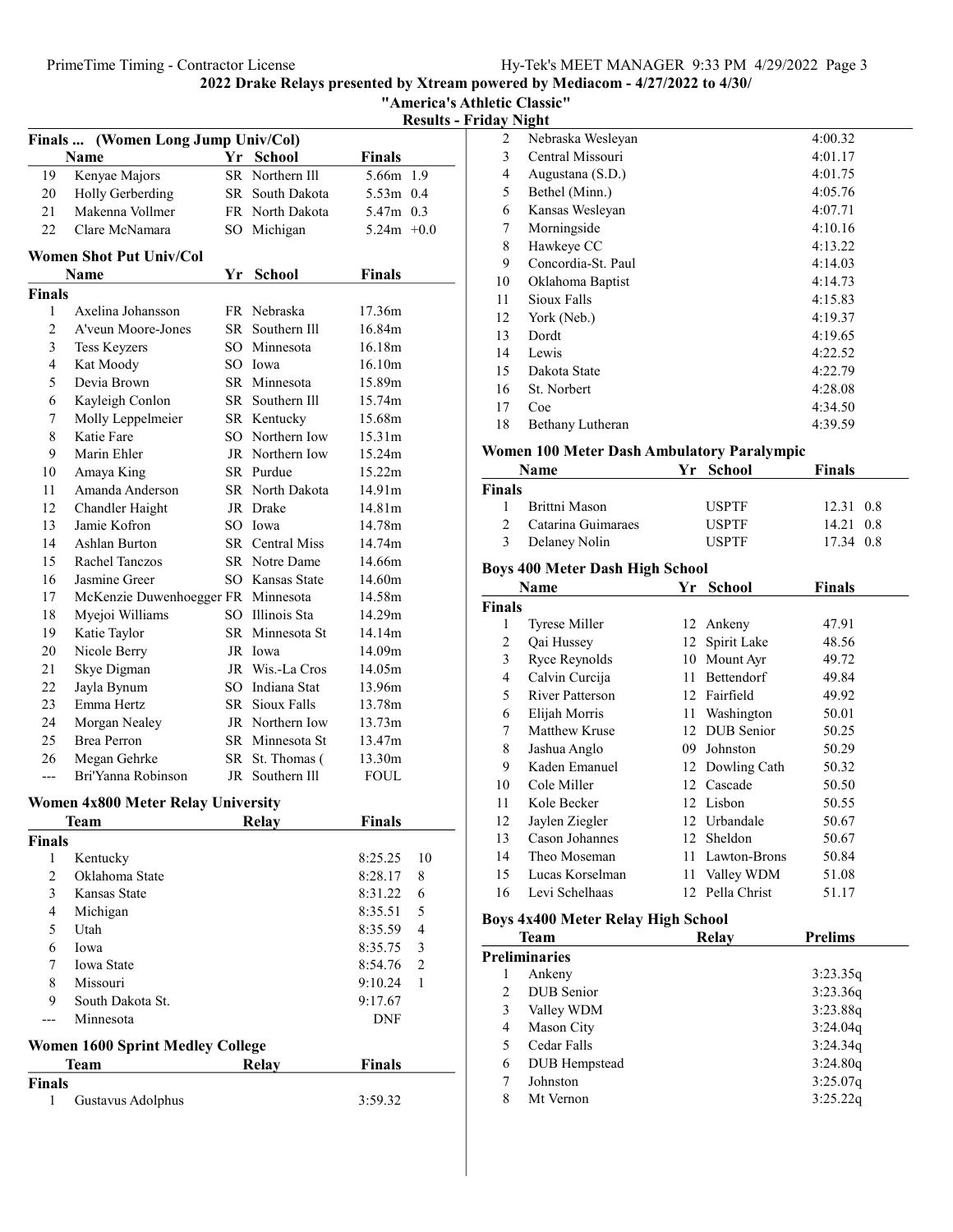# "America's Athletic Classic" Results - Frid

|    | Preliminaries  (Boys 4x400 Meter Relay High School) |       |                |  |  |
|----|-----------------------------------------------------|-------|----------------|--|--|
|    | Team                                                | Relay | <b>Prelims</b> |  |  |
| 9  | IC City High                                        |       | 3:25.42        |  |  |
| 10 | Waukee NW                                           |       | 3:25.67        |  |  |
| 11 | Mediapolis                                          |       | 3:25.88        |  |  |
| 12 | <b>Bettendorf</b>                                   |       | 3:27.20        |  |  |
| 13 | Norwalk                                             |       | 3:27.83        |  |  |
| 14 | Dowling Catholic                                    |       | 3:27.95        |  |  |
| 15 | IC Liberty                                          |       | 3:28.09        |  |  |
| 16 | Epworth WD                                          |       | 3:28.39        |  |  |
| 17 | ADM Adel                                            |       | 3:28.47        |  |  |
| 18 | <b>DVPT</b> West                                    |       | 3:29.59        |  |  |
| 19 | North Polk                                          |       | 3:30.20        |  |  |
| 20 | Dike-NH                                             |       | 3:30.42        |  |  |
| 21 | DC-Grimes                                           |       | 3:30.66        |  |  |
| 22 | Denver                                              |       | 3:31.73        |  |  |
| 23 | <b>CR</b> Prairie                                   |       | 3:35.46        |  |  |
|    | Linn-Mar                                            |       | FS             |  |  |
|    |                                                     |       |                |  |  |

# Boys 4x100 Meter Relay Middle School

|                | Team                    | Relay | Finals |
|----------------|-------------------------|-------|--------|
| <b>Finals</b>  |                         |       |        |
| 1              | Ankeny Centennia        |       | 47.70  |
| $\overline{c}$ | Meredith                |       | 48.14  |
| 3              | Timberline, Waukee      |       | 48.24  |
| $\overline{4}$ | Johnston MS             |       | 48.39  |
| 5              | Ankeny Southview        |       | 48.50  |
| 6              | Hoover, Waterloo        |       | 48.52  |
| 7              | Prairieview, Waukee     |       | 48.54  |
| 8              | Drexler MS              |       | 48.89  |
| 9              | St. Frances of Assisi   |       | 49.34  |
| 10             | Ottumwa MS              |       | 49.52  |
| 11             | Waverly-Shell Rock      |       | 49.75  |
| 12             | St. Anthony             |       | 49.94  |
| 13             | Pella MS                |       | 49.94  |
| 14             | West Sioux, Hawarden    |       | 49.96  |
| 15             | <b>Indian Hills</b>     |       | 50.35  |
| 16             | Weeks                   |       | 50.55  |
| 17             | Callanan                |       | 50.60  |
| 18             | Norwalk                 |       | 50.83  |
| 19             | Lawton-Bronson MS       |       | 50.91  |
| 20             | Urbandale               |       | 51.57  |
| 21             | <b>Sacred Heart</b>     |       | 51.63  |
| 22             | Des Moines Christian    |       | 51.71  |
| 23             | Fort Dodge              |       | 51.71  |
| 24             | Goodrell                |       | 52.76  |
| 25             | Merrill                 |       | 53.14  |
| 26             | Hiatt                   |       | 53.30  |
| 27             | Hoyt                    |       | 53.33  |
| 28             | Dallas Center Grimes    |       | 53.34  |
| 29             | St. Pius X              |       | 53.47  |
| 30             | Bondurant-Farrar        |       | 53.87  |
| 31             | <b>Brody</b>            |       | 53.95  |
| 32             | St. Theresa Cath        |       | 55.48  |
| 33             | <b>Eddyville Blakes</b> |       | 55.88  |
| 34             | McCombs                 |       | 55.89  |

|       | dav Night                                          |       |
|-------|----------------------------------------------------|-------|
| 35    | Dunkerton                                          | 56.27 |
| 36    | Colfax-Mingo                                       | 56.82 |
| 37    | St. Augustin/Ber                                   | 58.01 |
| 38    | Holy Trinity Cat                                   | 59.21 |
| 39    | Harding                                            | 59.54 |
| 40    | St. Luke the Eva                                   | 61.86 |
| $---$ | Indianola MS                                       | DQ    |
|       | Stilwell                                           | DO    |
|       | ш<br><b>R.</b><br><b>A</b><br>. .<br>$\sim$ $\sim$ |       |

# Boys Distance Medley Middle School

|                | Team                  | Relay | <b>Finals</b> |  |
|----------------|-----------------------|-------|---------------|--|
| <b>Finals</b>  |                       |       |               |  |
|                | Pella MS              |       | 3:48.54       |  |
| $\mathfrak{D}$ | Des Moines Christian  |       | 3:51.19       |  |
| 3              | Drexler MS            |       | 3:55.03       |  |
| 4              | Prairieview, Waukee   |       | 3:57.57       |  |
| 5.             | St. Frances of Assisi |       | 4:04.23       |  |
| 6              | Norwalk               |       | 4:05.37       |  |
| 7              | Ankeny Southview      |       | 4:05.87       |  |
| 8              | St. Pius X            |       | 4:22.17       |  |

# Men 200 Meter Dash Univ/Col

|               | <b>Name</b>          | Yr School              | <b>Finals</b> |
|---------------|----------------------|------------------------|---------------|
| <b>Finals</b> |                      |                        |               |
|               | Isaiah Trousil       | <b>JR</b> Northern Iow | $20.73 - 0.1$ |
| $\mathcal{D}$ | Aurel Tchanbi        | SO Indian Hills        | $20.84 - 0.1$ |
| $\mathbf{3}$  | Parker Kiewiet       | SO Northern Iow        | $20.94 - 0.5$ |
| 4             | Kion Benjamin        | SO Minnesota           | $21.07 - 0.1$ |
| 5             | Jayson Ashford       | JR Missouri            | $21.29 - 0.1$ |
| 6             | Finn Schirmer        | SO Minnesota           | $21.30 - 0.5$ |
| 7             | <b>Ben Jefferies</b> | SO Briar Cliff         | $21.30 - 0.5$ |
| 8             | Kendrick Winfield    | SO Indian Hills        | $21.42 - 0.5$ |
| 9             | Damoy Allen          | SO Indian Hills        | $21.73 - 0.5$ |

### Men 400 Meter Dash Univ/Col

|               | Name                   | Yr  | <b>School</b>         | <b>Finals</b> |  |
|---------------|------------------------|-----|-----------------------|---------------|--|
| <b>Finals</b> |                        |     |                       |               |  |
| 1             | Randolph Ross          |     | JR N. Carolina        | 44.95         |  |
| 2             | <b>Ben Jefferies</b>   | SO  | Briar Cliff           | 46.00         |  |
| 3             | Dubem Amene            | SO. | Michigan              | 46.56         |  |
| 4             | <b>Shemar Chambers</b> |     | SO N. Carolina        | 47.16         |  |
| 5             | Colby Jennings         |     | JR Minnesota          | 47.42         |  |
| 6             | Reheem Hayles          |     | FR N. Carolina        | 47.45         |  |
| 7             | Cody Roder             |     | SR North Dakota       | 47.48         |  |
| 8             | Adrian Harris          |     | SO North Dakota       | 47.66         |  |
| 9             | Theo Chambers          |     | SR Notre Dame         | 47.69         |  |
| 10            | DJ Anderson            |     | SR Benedictine        | 47.74         |  |
| 11            | Demar Francis          |     | SO South Dakota       | 48.12         |  |
| 12            | Paul Paul              |     | <b>SR</b> Mount Marty | 48.15         |  |
| 13            | Sean Geither           |     | SR Air Force          | 48.19         |  |
| 14            | Kashief King           | SO  | Illinois              | 48.20         |  |
| 15            | Jason Thormo           | SO. | Illinois              | 48.41         |  |
| 16            | Danny Hopkins          | SO. | Saint Louis           | 48.58         |  |
| 17            | Evan Schuster          | SO  | Iowa                  | 48.58         |  |
| 18            | Cal Wright             |     | SR Concordia-Mo       | 48.61         |  |
| 19            | Kendrick Winfield      |     | SO Indian Hills       | 48.81         |  |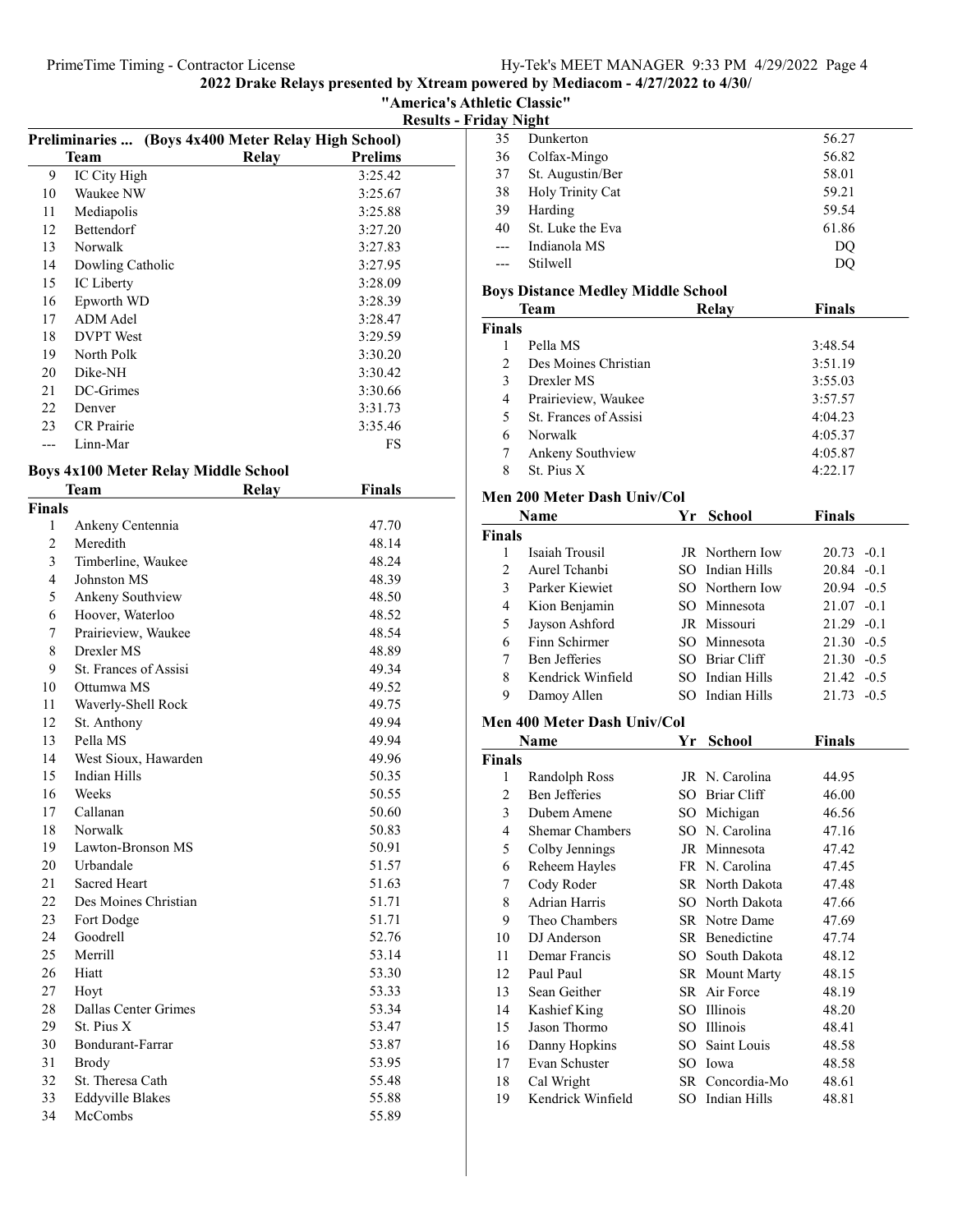| "America's Athletic Classic" |  |
|------------------------------|--|
|------------------------------|--|

Results - Friday Night

|                | Finals  (Men 400 Meter Dash Univ/Col) |    |                 |               |
|----------------|---------------------------------------|----|-----------------|---------------|
|                | Name                                  |    | Yr School       | <b>Finals</b> |
| 20             | Jacob Parent                          |    | FR Bethel (Minn | 49.18         |
| ---            | <b>Brandon</b> Gage                   |    | SR Illinois Sta | DQ            |
|                | Men 1500 Meter Run Seeded Univ/Col    |    |                 |               |
|                | <b>Name</b>                           |    | Yr School       | <b>Finals</b> |
| Finals         |                                       |    |                 |               |
| 1              | Isaac Basten                          |    | JR Drake        | 3:39.11       |
| $\overline{c}$ | Moad Zahafi                           |    | SR Texas Tech   | 3:39.59       |
| 3              | Nick Foster                           |    | JR Michigan     | 3:40.29       |
| $\overline{4}$ | Adam Fogg                             |    | SR Drake        | 3:41.59       |
| 5              | Owen Hoeft                            |    | SR Minnesota    | 3:42.01       |
| 6              | Daniel Burkhalter                     |    | SO South Dakota | 3:43.60       |
| 7              | Adam Moore                            |    | SR Wichita Stat | 3:44.36       |
| 8              | Matthew Wilkinson                     |    | JR Minnesota    | 3:44.68       |
| 9              | Eli Hoeft                             |    | SO Minnesota    | 3:45.47       |
| 10             | Tom Dodd                              |    | SR Michigan     | 3:55.90       |
| ---            | Joe Schaefer                          |    | SO Iowa State   | DNF           |
| ---            | Aziz Jday                             |    | Unattached      | DNF           |
|                | Men 4x200 Meter Relay Univ/Col        |    |                 |               |
|                | Team                                  |    | <b>Relay</b>    | <b>Finals</b> |
| Finals         |                                       |    |                 |               |
| 1              | Kentucky                              |    |                 | 1:23.11       |
| $\overline{c}$ | Purdue                                |    |                 | 1:23.91       |
| 3              | Dubuque                               |    |                 | 1:25.74       |
| $\overline{4}$ | Illinois                              |    |                 | 1:26.04       |
| 5              | South Dakota                          |    |                 | 1:26.12       |
| 6              | Loras                                 |    |                 | 1:26.96       |
| 7              | North Iowa Area CC                    |    |                 | 1:26.96       |
| 8              | Michigan                              |    |                 | 1:27.33       |
| 9              | North Dakota State                    |    |                 | 1:27.68       |
| 10             | St. Thomas (Minn.)                    |    |                 | 1:27.70       |
| 11             | Augustana (Ill.)                      |    |                 | 1:28.07       |
| 12             | St. Ambrose                           |    |                 | 1:28.11       |
| 13             | Marquette                             |    |                 | 1:28.11       |
| 14             | Augustana (S.D.)                      |    |                 | 1:28.12       |
| 15             | Minnesota State                       |    |                 | 1:28.46       |
| 16             | Ripon                                 |    |                 | 1:29.02       |
| 17             | Dordt                                 |    |                 | 1:29.43       |
| 18             | Mount Mercy                           |    |                 | 1:29.54       |
| 19             | Concordia-St. Paul                    |    |                 | 1:29.64       |
| 20             | Buena Vista                           |    |                 | 1:29.80       |
| 21             | Dakota State                          |    |                 | 1:29.84       |
| 22             | Concordia-Moorhead                    |    |                 | 1:29.87       |
| 23             | Central College                       |    |                 | 1:30.68       |
| 25             | North Dakota                          |    |                 | 1:31.35       |
| 26             | Oklahoma Baptist                      |    |                 | 1:37.28       |
| 24             | Coe                                   |    |                 | DQ            |
|                | <b>Men High Jump Univ/Col</b>         |    |                 |               |
|                | Name                                  | Yr | <b>School</b>   | <b>Finals</b> |
| <b>Finals</b>  |                                       |    |                 |               |
| 1              | Mayson Conner                         |    | JR Nebraska     | 2.16m         |
| $\overline{c}$ | Rahman Minor                          |    | SR Kentucky     | 2.16m         |
|                |                                       |    |                 |               |

|                | турни                          |      |                 |                   |  |
|----------------|--------------------------------|------|-----------------|-------------------|--|
| 3              | Tyus Wilson                    |      | FR Nebraska     | 2.13m             |  |
| 3              | Reid Nelson                    |      | FR Nebraska     | 2.13 <sub>m</sub> |  |
| 5              | Montrez Jackson                |      | SR Nebraska-Kea | 2.09 <sub>m</sub> |  |
| 6              | Roman Smith                    |      | FR Iowa Western | 2.09 <sub>m</sub> |  |
| 7              | Kevin Krutsch                  |      | SO Indiana Stat | 2.05 <sub>m</sub> |  |
| 8              | Brayden Sorensen               |      | SO Nebraska-Kea | 2.05 <sub>m</sub> |  |
| 9              | Zack Pluff                     |      | SO Iowa         | 2.05m             |  |
| 9              | <b>Jack Durst</b>              |      | SR South Dakota | 2.05 <sub>m</sub> |  |
| 11             | Tyl Woelber                    |      | JR Augustana (S | 2.05 <sub>m</sub> |  |
| 12             | Richard Harbols                |      | FR Nebraska-Kea | 2.05m             |  |
| 13             | Shandon Reitzell               |      | FR Midland      | 2.00 <sub>m</sub> |  |
| 13             | Ross McMahon                   |      | SO Midland      | 2.00 <sub>m</sub> |  |
| 13             | Zachary Aanstoots              |      | JR UC San Diego | 2.00 <sub>m</sub> |  |
| 13             | <b>Austin Wolf</b>             |      | JR North Dakota | 2.00 <sub>m</sub> |  |
| 13             | Lawrence Mitchell              |      | FR Indiana Stat | 2.00 <sub>m</sub> |  |
| 13             | Sam Beatty                     |      | JR Central Coll | 2.00 <sub>m</sub> |  |
| 13             | Michael Millslagle             |      | SO Graceland    | 2.00 <sub>m</sub> |  |
| 13             | Nathan Kiger                   |      | JR Indiana Stat | 2.00 <sub>m</sub> |  |
| 13             | Cassidy Henshaw                |      | SR Michigan     | 2.00 <sub>m</sub> |  |
| 22             | Stephen Peper                  | JR   | St. Olaf        | 2.00 <sub>m</sub> |  |
| 22             | Antiwain Jones                 |      | FR Harding      | 2.00 <sub>m</sub> |  |
| 24             | Michael Hoffer                 |      | JR Nebraska     | 2.00 <sub>m</sub> |  |
| 24             | Drake Lewis                    |      | SO Central Coll | 2.00 <sub>m</sub> |  |
| 24             | Deveyonn Brown                 |      | SR Minnesota St | 2.00 <sub>m</sub> |  |
| $---$          | Joshua Darwin                  |      | SO North Dakota | NH                |  |
| ---            | C.J. Shoaf                     |      | FR Illinois     | NH                |  |
| ---            | justin Rivers                  |      | JR Lewis        | NH                |  |
|                |                                |      |                 |                   |  |
|                |                                |      |                 |                   |  |
| ---            | Wyatt Loga                     |      | SO Concordia (N | NH                |  |
|                | <b>Men Pole Vault Univ/Col</b> |      |                 |                   |  |
|                | Name                           |      | Yr School       | <b>Finals</b>     |  |
| <b>Finals</b>  |                                |      |                 |                   |  |
| 1              | <b>Matthew Peare</b>           |      | SR Kentucky     | 5.36m             |  |
| 2              | Reagan Ulrich                  |      | SO Central Miss | 5.21 <sub>m</sub> |  |
| $\mathfrak{Z}$ | Tre Young                      |      | SO South Dakota | 5.21m             |  |
| 4              | Dorian Chaigneau               |      | SO Harding      | 5.21m             |  |
| 5              | Marshall Faurot                |      | JR South Dakota | 5.06m             |  |
| 5              | Carson Dittel                  |      | SO Minnesota St | 5.06m             |  |
| 7              | William Staggs                 |      | FR Indiana Stat | 5.06m             |  |
| 8              | Vincent Hobbie                 |      | SR Central Miss | 5.06m             |  |
| 9              | Joseph Jardine                 |      | JR Kentucky     | 5.06m             |  |
| 10             | Joseph Nickell                 |      | SR Missouri S&T | 5.06m             |  |
| 11             | Canon Melstrand                |      | SR Wisconsin    | 4.86m             |  |
| 11             | Alex Hindman                   |      | SR Harding      | 4.86m             |  |
| 11             | Dalton Shepler                 |      | FR Kentucky     | 4.86m             |  |
| 11             | Logan Larson                   | SO - | Wis.-La Cros    | 4.86m             |  |
| 11             | Jonathon Wall                  |      | SO Harding      | 4.86m             |  |
| 16             | Glen Quayle                    |      | FR Northern Sta | 4.86m             |  |
| 16             | Henry Sheldon                  |      | SO Michigan     | 4.86m             |  |
| 18             | Mike Herauf                    |      | JR Minnesota    | 4.86m             |  |
| ---            | Sean McClellan                 |      | SR South Dakota | NΗ                |  |
|                | Jacob Sobota                   |      | JR Kentucky     | NH                |  |
|                | Ben Ferris                     | SO   | Harding         | NΗ                |  |